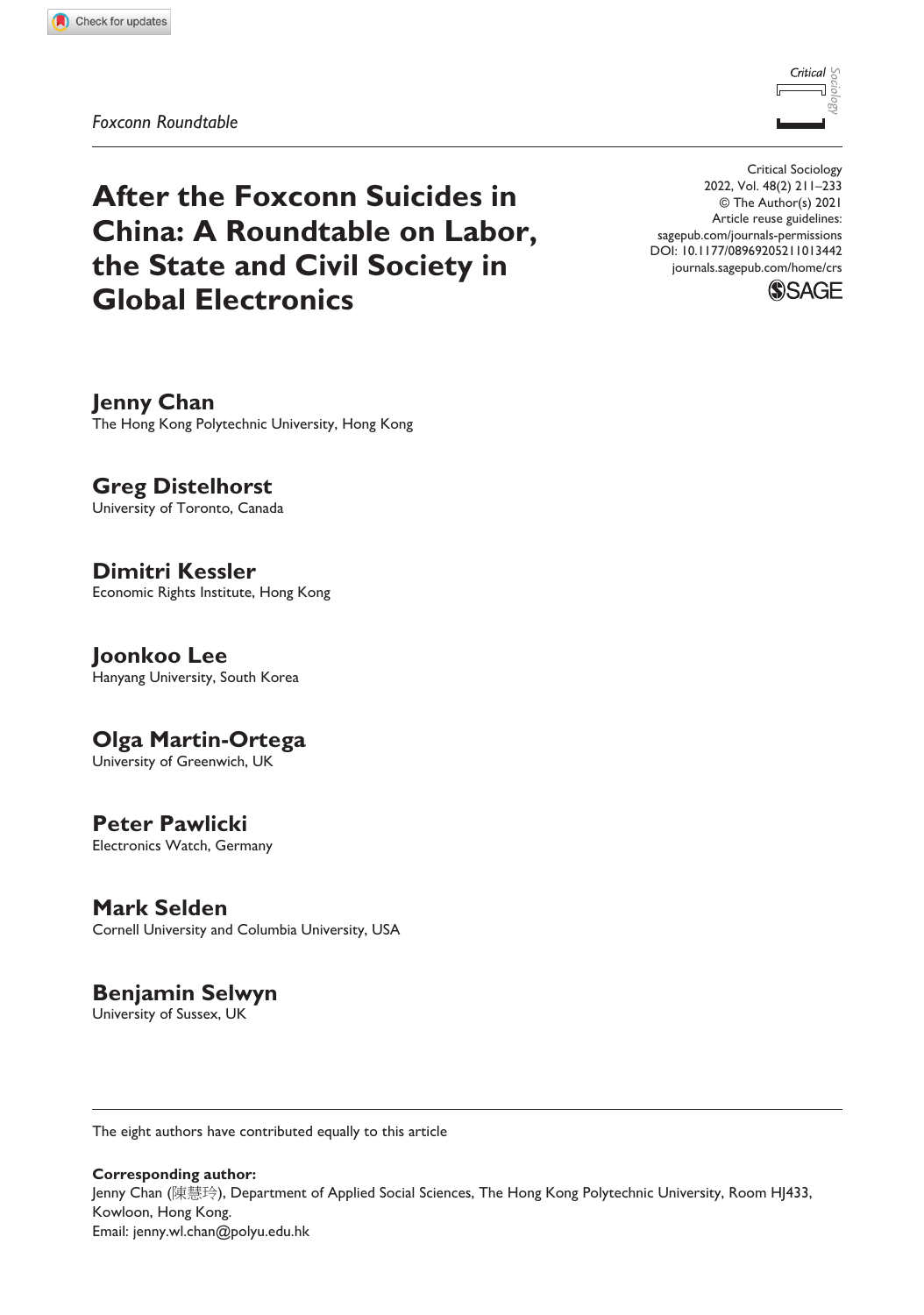#### **Abstract**

We seek to tackle myriad problems of a global production system in which China is the world's largest producer and exporter of consumer electronics products. *Dying for an iPhone* simultaneously addresses the challenges facing Chinese workers while locating them within the global economy through an assessment of the relationship between Foxconn (the largest electronics manufacturer) and Apple (one of the richest corporations). Eight researchers from Asia, Europe and North America discuss two main questions: How do tech behemoths and the Chinese state shape labor relations in transnational manufacturing? What roles can workers, public sector buyers, nongovernmental organizations and consumers play in holding multinational corporations and states accountable for human rights violations and assuring the protection of worker interests? We also reflect on the possibility that national governments, the electronics industry and civil society groups can collaborate to contribute to improved labor rights in China and the world.

#### **Keywords**

Suicide, global electronics production, global value chains, labor rights, migrant workers, student interns, corporate responsibility, public procurement, the Chinese state

### **Introduction**

#### *Jenny Chan and Mark Selden*

In 2010, eighteen workers were known to have attempted suicide at Foxconn Technology Group's facilities in China. Fourteen died and four survived with crippling injuries. Ranging in age from seventeen to twenty-five, all were rural migrants in the prime of youth (Chan et al., 2020: 212). Suicide is experienced as an intensely personal struggle on the part of the individual though it is often embedded in wider tensions in society (Case and Deaton, 2020; Durkheim, 1897; Waters, 2020). As Julietta Hua (2018: 321) argues, capitalism is 'implicated as operating on an uneven distribution of risk' and 'the extraction of worker vitality'. The tragic loss of young lives reverberated throughout China and internationally, inspiring a global call to guarantee worker rights and prevent more deaths.

Foxconn is Taiwan's as well as China's biggest company. Since 2002, following China's accession to the World Trade Organization, foreign capital has achieved dominance in medium- and high-tech industries, generating over 80% of the country's export value in these industries (Liu and Tsai, 2021: 251). From raw material extraction to processing to final assembly, Foxconn has built a network predicated on vertical integration and flexible coordination across multiple facilities with 24-hour continuous assembly. At present the Taiwanese multinational (Foxconn Technology Group, 2020: 6) commands nearly 40% of the world market in electronics products. It is the biggest supplier of Apple and a major contractor of Amazon, Microsoft, Intel, Dell, Samsung, Sony and Huawei, among others. It has increased investment in research centers and manufacturing hubs in the Czech Republic, Japan, Vietnam, India, Mexico, Brazil and North America, although these facilities are dwarfed by its facilities in China (Pun et al., 2020). By December 2019, Foxconn had a worldwide workforce of 912,210 employees, with 812,968 based in Greater China (Foxconn Technology Group, 2020: 38). In the wake of consumer movements focused on Nike, Adidas, and other garment and footwear companies, have Foxconn and Apple become more sensitive to antisweatshop campaigns staged by civil society actors?

*Chinese Rural Migrants and Student Interns in the 'Electronics Workshop of the World'.* As Foxconn strives to dominate higher value-added segments of global production, its aspirations align with China's goal to become the world's technological superpower. Nevertheless, it confronts formidable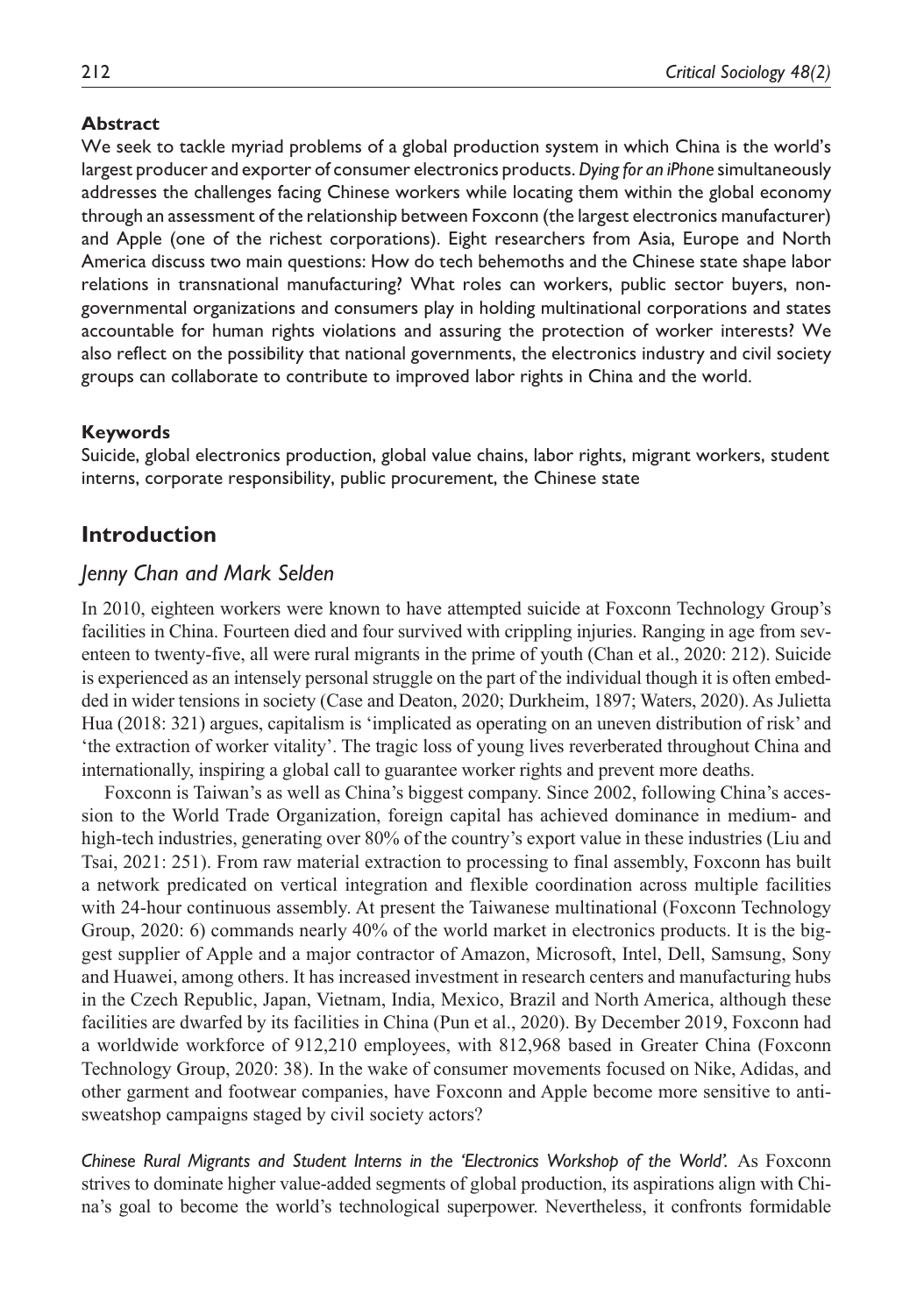challenges in capturing greater gains from moving up the electronics value chains (Kraemer et al., 2011; Starrs, 2013). Apple – given its control over the commanding heights of hardware, software and design – remains in the driver's seat in setting the terms and conditions for its suppliers. In fiscal year 2009, Apple sold 20,731,000 iPhones, and sales increased by 93% to 39,989,000 units in fiscal year 2010 (Apple, 2011: 30). With a sudden influx of rush orders from Apple, among other firms, Foxconn workers – including the suicidal workers – were toiling day and night.

The Chinese Labor Contract Law, which came into force in January 2008, raised hopes of strengthened employment security and labor protection. The law guaranteed employees the right to an openended labor contract after signing two consecutive fixed-term contracts. However, both state and non-state enterprises frequently circumvent the law by outsourcing labor to cut costs and enhance flexibility (Gallagher, 2017; Lee, 2019; Liu, 2014). Paradoxically, government attempts to promote permanent employment drove increased efforts by employers to use contract and temp labor.

Internships enable management to periodically extend working hours and adapt the workforce to boom-and-bust production cycles of electronics products by laying off interns (Chan et al., 2020). Both suppliers and buyers take advantage of student labor, which is organized by local governments in collusion with employers. Maintaining that student interns are *not* employees – even when they perform work identical to that of production workers – Foxconn does not enroll interns in local social security. The open secret is that from day one 'student workers' are placed on the assembly line to do overtime and night-shift work in violation of laws governing internships. They are barred from resigning from internships that are devoid of relevant skills training under threat of expulsion from schools.

In the aftermath of the string of Foxconn suicides and labor protests, Apple and other tech giants have sought to minimize financial and reputational risks by shifting orders to lower-wage regions from within and outside China. As of 2015, China's average urban wages surpassed those of Malaysia, among other countries in Asia and the Pacific (ILO, 2016: 2). Coupled with slower economic growth and stronger trade pressure, however, Chinese wage growth among low-skilled workers has decelerated (Rozelle et al., 2020).

*Chinese Authoritarianism, Labor Politics and Globalization.* Young male and female workers at Foxconn, like their peers elsewhere, aspire to earn a living wage, develop technical skills, enjoy comprehensive welfare benefits, marry, and secure the full range of citizenship rights in the cities they inhabit. Chinese industrialization and urbanization have accelerated in relatively under-developed central and western regions, allowing some of these migrant youth to work closer to home (Phelps et al., 2021; Yang and Gallagher, 2017). However, employees' social insurance funds, especially those of rural migrants, are often lost in job transfers even within the same company. Amid the massive, corporate-led migration, workers and their families experience heightened pressure and resentment of forced moves (Chan et al., 2020: 113–116).

In the absence of effective union organization, some workers exercise their agency by quitting immediately following payday, while others fight collectively for their economic and political rights. In key nodes of production networks, particularly in periods in which sales leaps are expected, labor actions can send important messages to the state, to the employer and to global brands (Chan et al., 2020: 164–170). Worker-led (rather than union-led) strikes and protests at numerous Foxconn sites have been part of a pattern of growing labor insurgency across China (Elfström, 2021; Friedman, 2014). Local officials have acted aggressively to combat disruptions to tight-knit supply chains while helping to mediate settlements in selected cases of worker demands to rectify blatant corporate abuses.

Chinese authorities have responded with both greater responsiveness and greater repression to handle labor unrest (Howell and Pringle, 2019). On the one hand, government- and company-led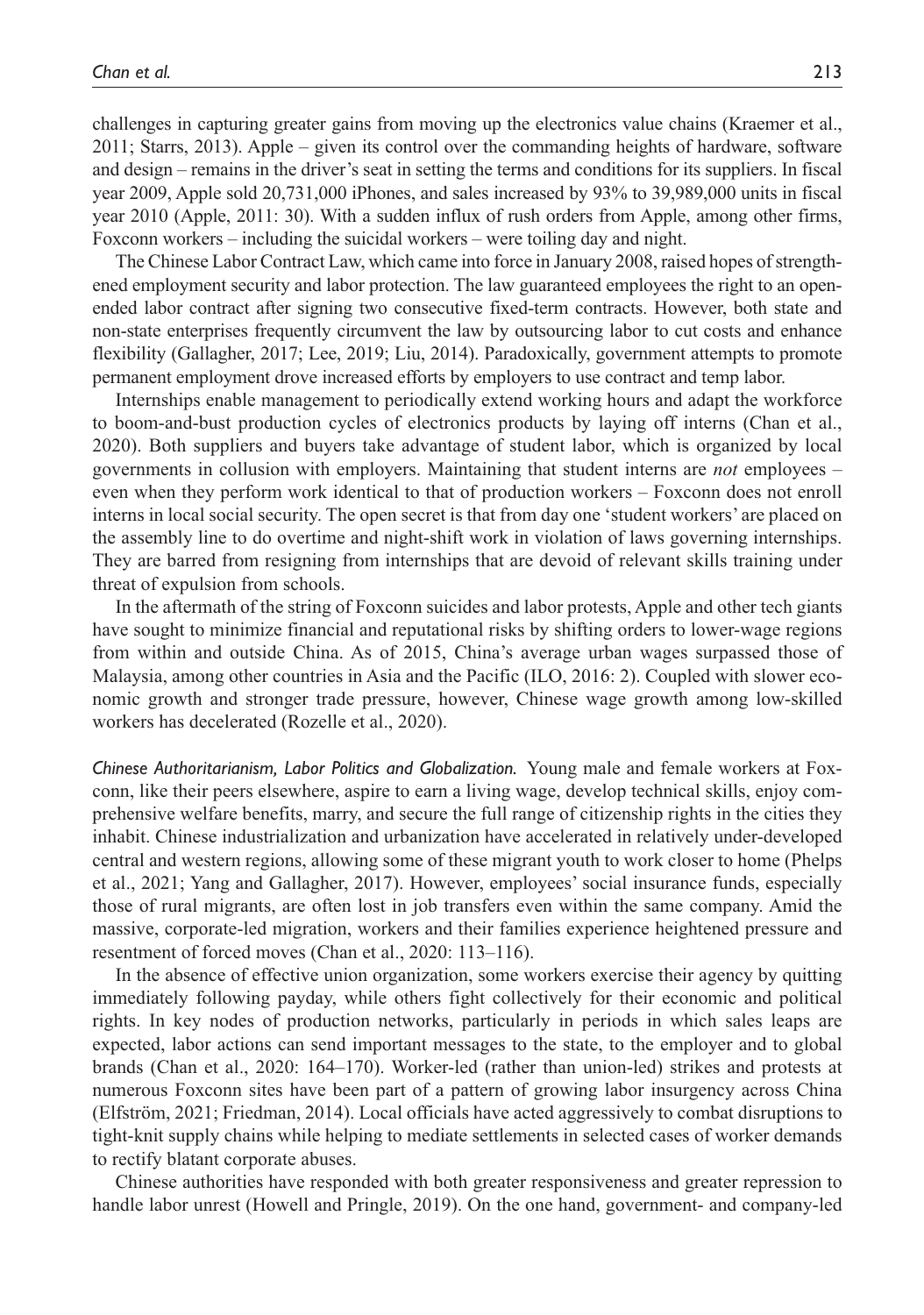grievance resolution mechanisms, supplemented with informal channels for addressing worker complaints, have expanded. On the other hand, worker leaders are often dismissed. Worse yet, they risk criminal charges such as 'disturbing public order'. Sensitive news like employee suicides, industrial fires and aluminum-dust explosions are suppressed (Chan et al., 2020: 102–103). However, when activists insist on global trade rules that protect worker rights, and consumers and investors hold business interests responsible for the conditions under which iPhones and other products are produced, there is some space for grassroots organizing and for corporate responsibility and consumer campaigns at different levels.

*Labor, the State and Civil Society in Global Electronics.* In the following, we begin with an overview of the globalization of electronics production in East Asia and the rise of China, with profound implications for workers' struggles and social change (see Lee article). Corporate-led 'development' has brought about highly uneven levels of development around the globe with workers striving to break 'global poverty chains' and to fight for decent working conditions (see Selwyn article). We then look into the contested terrain between management and workers at the workplace level. Foxconn – with its massive market power and use of illegal labor practices – has mobilized local states to recruit hundreds of thousands of 'student interns' for business expansion. Apple, among many others, has benefited from forced student labor in its supplier bases. Under mounting criticism, multinational corporations pledge to strengthen corporate responsibility and to engage with the state to create a level playing field. Outcomes remain highly uncertain (see Distelhorst article). Depression in response to coercive labor relations and unstable employment conditions has grown, sometimes leading to employee suicides in and well beyond Foxconn (see Kessler article). To rectify such problems, since 2015, Electronics Watch has collaborated with public sector buyers such as universities to promote a system of responsible procurement (see Pawlicki and Martin-Ortega article). There has been some progress in increasing transparency and worker monitoring in electronics supply chains. In conclusion, we discuss the significance of building workers' power in a cross-class movement and mobilizing national governments to serve working people. We also propose new research projects contributing towards fair labor standards and sustainable electronics.

# **Workers' Struggle in Electronics Global Value Chains: Persistence and Change**

# *Joonkoo Lee*

The formation of global value chains (GVCs) has become integral to globalization. GVCs refer to a globalized system of production characterized by geographic dispersion and organizational fragmentation. Participation in GVCs was promoted by international institutions and embraced by developing countries as a viable pathway for economic growth (Gereffi, 2018). This new phase of the global economy, at the same time, generated grave concern about its impact on workers integrated in GVCs. Trade and investment liberalization gave multinational corporations (MNCs) greater flexibility and mobility vis-à-vis workers, and competition for outsourcing orders raised the possibility of the 'race to the bottom' and 'immiserating growth' (Chan, 2003; Kaplinsky et al., 2002). National labor laws and international governance structures were criticized for their ineffectiveness in regulating transnational economic activities in GVCs to protect workers. Private labor standards (e.g., MNCs' codes of conduct) had only limited success in ensuring decent working conditions (Locke, 2013).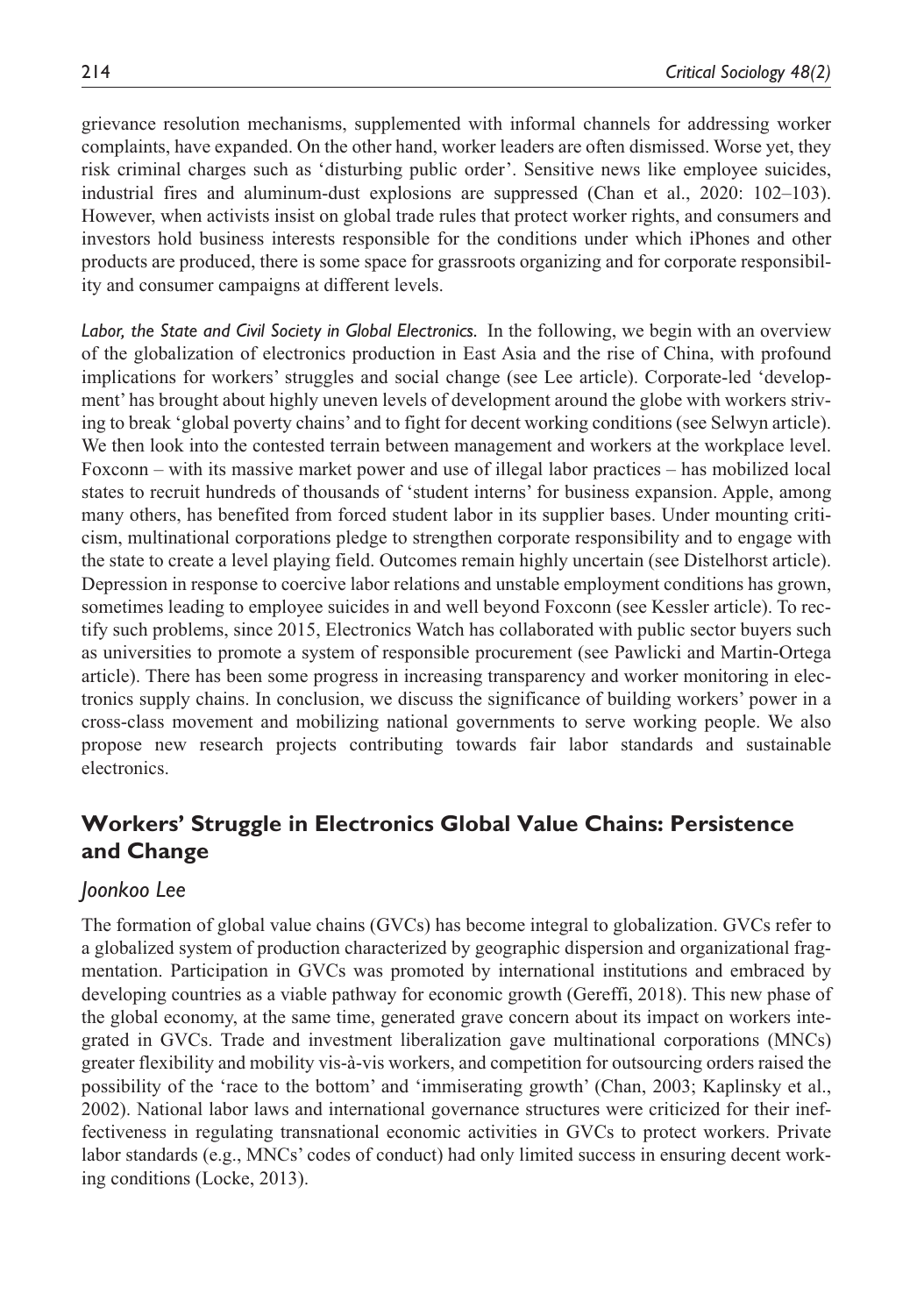The gap in supply-chain labor rights protection was brought to light most dramatically in the case of Apple, Foxconn and workers in China. *Dying for an iPhone* painfully traces a wave of Foxconn workers' suicides in China in the early 2010s and its fallout for workers, families and society. The book illuminates how electronics GVCs brought about a labor regime that created multiple hardships for workers while ensuring greater power and value capture for global brands like Apple and key suppliers like Foxconn.

From an historical perspective, the Apple–Foxconn case represents both persistence and change in the structure of the global electronics industry and its impact on labor. The rise of foreign direct investment from the Global North in search of low-cost labor was a key driver in the expansion of electronics manufacturing in the Global South since the 1960s. In East Asia, entry into the global circuit of electronics production was initially driven by western MNCs and spurred since the 1980s by the regional expansion of firms from Japan and newly industrializing economies, notably Taiwan and South Korea (Borrus et al., 2000). This export-oriented industrialization, often promoted by authoritarian governments, tended to prioritize export growth at the cost of worker rights. It ignited deep discontent among workers, many of them young rural migrants, leading to labor unrest (Koo, 2001). MNCs, in response, relocated production to other lower wage labor locations, expanding both industrial jobs and the terrain of labor unrest in Asia (McKay, 2006). Chinese workers' struggle, thus, illustrates the recent geographic reconfiguration of electronics GVCs and enduring labor problems.

At the same time, the Apple–Foxconn case casts light on a changing face of the industry. Global lead firms like Apple tightly control higher value-added segments of the chain, from research and development (R&D) to branding, as well as determining what products will be made, where, when and by whom. Manufacturing is largely outsourced to contract suppliers like Foxconn that provide technological support and logistics to multiple global brands. While both manufacturing and brand nodes of the chains are concentrated in a handful of MNCs, value distribution is dominated by brand buyers, with a slim margin left to contract suppliers and assemblers.

This organizational separation through outsourcing and the uneven power distribution in GVCs have significant repercussions for manufacturing workers in China and other countries. Global lead firms and transnational contract manufacturers have become more mobile and tightly connected via GVCs, but workers' cross-country mobility is relatively limited. As documented throughout the book, workers' grievances are rarely addressed anywhere in the value chain. Production plans and working conditions at the supplier factory are strongly influenced by the lead firm's business strategies (Locke and Samel, 2018). A notable example is the considerable seasonal fluctuation of production volumes in electronics, partly attributable to Apple's strategy of blanketing the market with new product models in a short period of time, especially during the Christmas season (Chan et al., 2020). Emulated by its competitors, this blockbuster model of sales and marketing heavily constrains the way suppliers manage production and the workforce, resulting in widespread use of casual workers including student interns, excessive and often illegal overtime, and the cycle of massive recruitment and layoffs.

This does not mean that no improvement has occurred. Rather, workers' struggles in China and civil society actions worldwide brought about significant changes in the global electronics industry and the treatment of workers. Activists (SACOM, 2011) played a key role in exposing the harsh reality of labor behind cool gadgets, fancy TV commercials, and highly choreographed product launching events that have become an annual ritual of the industry. In fact, labor protests at Foxconn, Honda and Yue Yuen (a 'Foxconn' of footwear), to name only a few, provided an awakening for many young migrant workers. As in apparel and sportswear a few decades earlier, growing public awareness and criticism, spurred by activist campaigns, media reports and social media posts, placed mounting pressure on global electronics brands to address social and environmental concerns in their supply chains.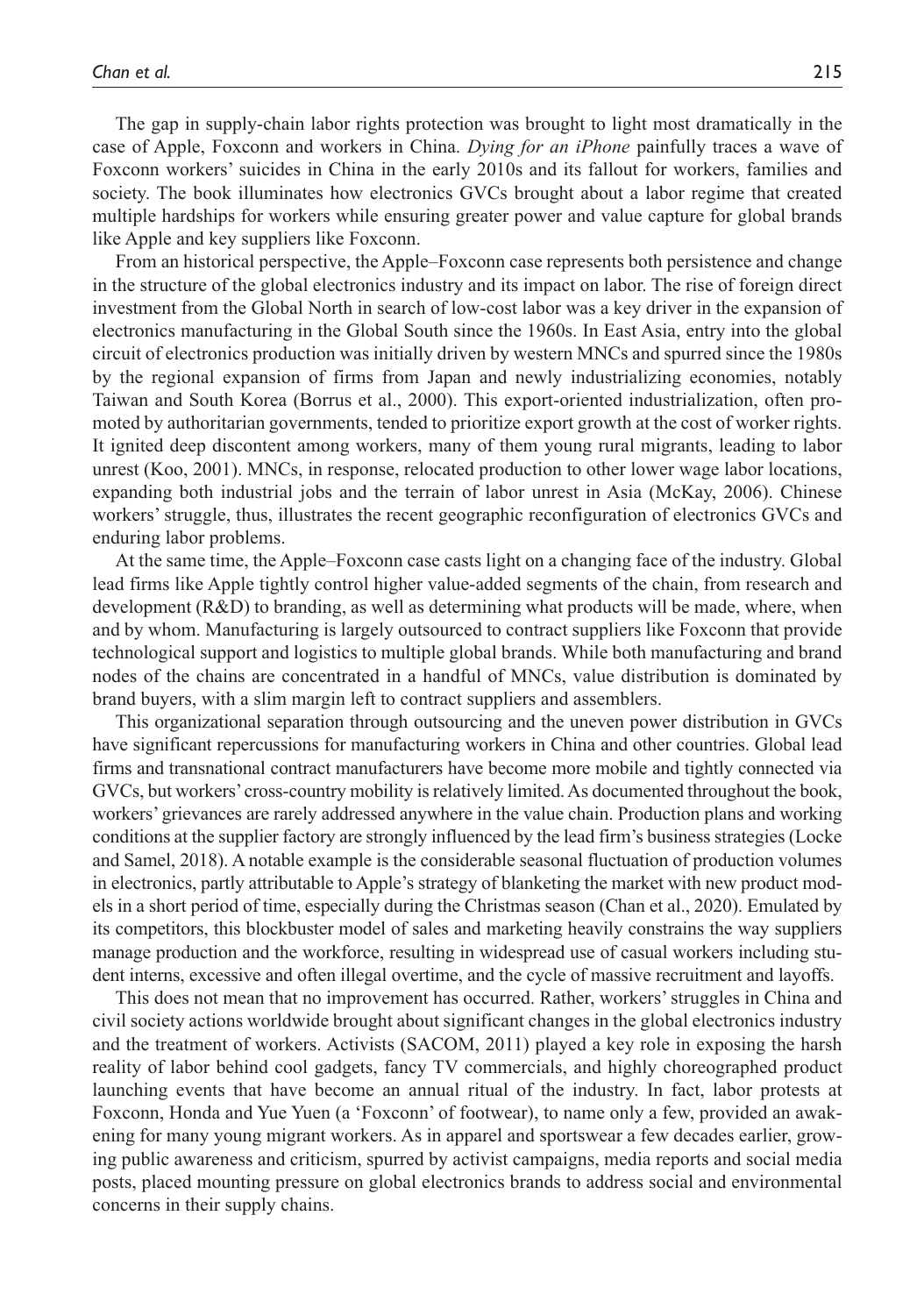In response, corporate codes of conduct and factory audits have become institutionalized, although their effectiveness is still debated. MNCs have also moved or expanded their operations to low wage areas of inland China or to Vietnam and India. The government took greater notice of labor unrest and made some effort to improve labor relations while tightening social control. These adaptive measures implemented by both MNCs and governments might explain the persistence of 'Foxconn type' labor relations and workers' limited gains despite their resistance (Lüthje and Butollo, 2017).

The Apple–Foxconn case and ensuing developments raise important questions for future labor activism. China is the latest episode of 'economic upgrading *without* social upgrading', where firms, including but not limited to Foxconn, have improved their positions in GVCs in the absence of significant improvement in labor standards (Barrientos et al., 2011). Looking forward, the global electronics industry faces great uncertainty. The U.S.–China war over trade and technology has unsettled one of the most important linkages in electronics GVCs, raising the possibility that GVCs would bifurcate into one for the United States and its allies and another for China and associated countries. MNCs are being pressured to leave China for Vietnam, India or other countries, or (less likely) to bring factories back home. More recently, the COVID-19 pandemic has brought about enormous disruptions, but it is too soon to tell whether GVCs will shrink. MNCs' strategic actions including automation and digital transformation, as history has shown, will likely contribute to the expansion of GVCs (Gereffi et al., 2021). Meanwhile, electronics and information technology have become more central in capital accumulation, or the so-called 'Fourth Industrial Revolution'. The critical question is what opportunities and challenges the upcoming round of GVC reconfigurations pose for workers and labor movements worldwide.

# **China, Tech-Capital and Poverty Wage Labor Regimes**

#### *Benjamin Selwyn*

The 2020 World Development Report asserts that global value chains 'boost incomes, create better jobs, and reduce poverty' (World Bank, 2020: 3). It reflects a general mainstream consensus that GVCs generate novel opportunities for development for poor regions (Selwyn and Leyden, 2021). As the new 'workshop of the world', China has underpinned the expansion of GVC production and trade. Students of development will be familiar with the claim that China's participation in GVCs has drawn hundreds of millions out of poverty, thereby contributing significantly to achieving the first Sustainable Development Goal – of a world without poverty by 2030.

Such perspectives promote a triple-win conception of development: What is good for transnational corporations (higher profits through outsourcing) is good for the workers they employ and their suppliers (who get better jobs and higher wages), and for consumers (who can purchase cheaper products). In this way, they draw upon and seek to fortify one of the classic tropes of liberal development theory – Adam Smith's assertion that an expanding division of labor raises productivity, lowers prices, and enhances firms' profits.

In this ideologically charged context, *Dying for an iPhone* represents a rare, and important, type of scholarship. Based on a decade of intense, often undercover, research, Chan and her coauthors provide a vivid description and analysis of workers' lived experiences of laboring for Foxconn – China's biggest private-sector employer by total number of employees and one of the firms that defines globalization. The book generates the basis for a critique of the claim that China's growth linked to the global trade system is a key driver to alleviating poverty. I will draw upon the empirical detail to contribute to such a critique and to show how, on the contrary, Foxconn's and thus also China's rise is based on the generation of novel forms of poverty wage labor.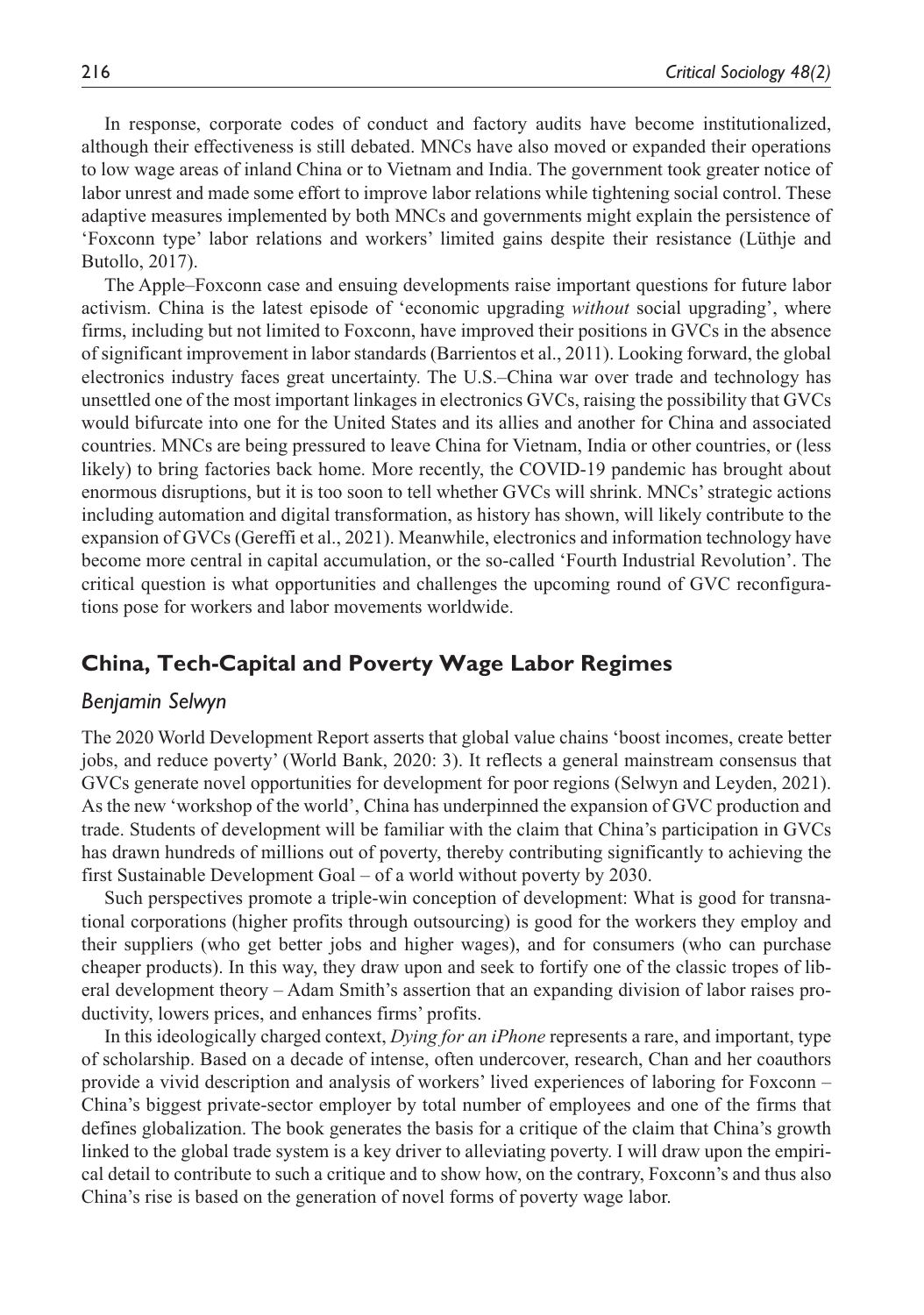The problem with the 'China-is-reducing-worldwide-poverty' narrative is that it all too frequently relies on the World Bank's International Poverty Line (IPL) of \$1.90 a day. The IPL reflects a level of consumption that the Bank considers to be the dividing line between extreme poverty (below the line) and poverty (above the line). But as Philip Alston, the UN's special rapporteur on extreme poverty and human rights argued, this poverty line is 'scandalously unambitious' (quoted in *The Guardian*, Beaumont, 2020). As I show, the IPL does not cover the costs of adequate food, clothing, shelter or other basic human needs (Selwyn, 2017). Moreover, it is unconcerned with the form of work undertaken by laborers to secure their livelihood. In this way, it detaches the association of indecent work from widespread global poverty. Rather, a focus on the labor process and labor regime – the way work is organized and labor recruited and mobilized – enables us to trace the links between indecent work and poverty wages in GVCs.

Employing a more humane poverty line in place of the World Bank's \$1.90 a day metric, we see the world, China's rise, and employment in Foxconn, in a different light. The Clean Clothes Campaign (a global network dedicated to improving working conditions and empowering workers in the garment and sportswear industries) and Asia Floor Wage Alliance (an Asian labor-led global labor and social alliance) provide alternative guidelines for assessing poverty. They note that a living wage should be earned in a standard working week of no more than 48 hours and allow a worker to be able to buy food and other necessities for herself and her family, pay the rent, pay for healthcare and education, and have modest savings. Absent these conditions, work is indecent and based upon poverty wages.

*Dying for an iPhone* has two core focal points. First, it details Foxconn's position in the global high-tech chain, principally its relations with Apple for whom it produces and assembles iPhones, iPads, iPods and other leading-edge consumer goods. Apple captures the lion's share of the value embodied in the iPhone, with direct and severe consequences for Foxconn's workers. Second, it analyzes how these inter-firm relations impact upon capital-labor relations within Foxconn, with a particular focus on the ways in which it deploys its labor force to sustain its position as key supplier to the tech-giant.

As of May 2010, amid the spate of worker suicides, Foxconn had been paying its assembly line workers at statutory minimum wage levels in China. In Shenzhen city on the northern border of Hong Kong, for example, the basic wage was 900 yuan or approximately \$130 a month (with legal reference to an 8-hour workday and 21.75 working days a month). Referring to a 31-day calendar month, then, it was \$4.19 a day. While Foxconn workers earn significantly above the IPL, they do so under conditions of 'compulsory overtime, lack of fundamental health and safety precautions, abusive treatment of teenage student interns, and managerial repression of workers' attempts to press demands for securing rights guaranteed by employment contracts and national labor laws' (Chan et al., 2020: xiv).

Interviews show that base wages at Foxconn are so low that overtime is in effect compulsory. As one worker testifies 'I woke up at 6:30 a.m., attended a morning meeting at 7:20, started work at 7:40, went to lunch at 11:00, and then usually skipped the evening meal to work overtime until 7:40 p.m.' (Chan et al., 2020: 6). While Chinese law stipulates a normal work week of 40 hours and limits overtime to 36 hours a month, workers are documented as laboring for up to 120 additional hours a month – with some only getting one day off a month in busy seasons.

Workers accommodated in Foxconn's dormitory system have to pay rents, which are taken directly out of their wages. Conditions are dire and are designed to demoralize and divide workers:

a shared dormitory room housing eight to twenty-four workers in double-decker bunk beds. Quarrels over toilet and shower use, noise, and security problems in the dormitories are frequent and demoralizing. . . .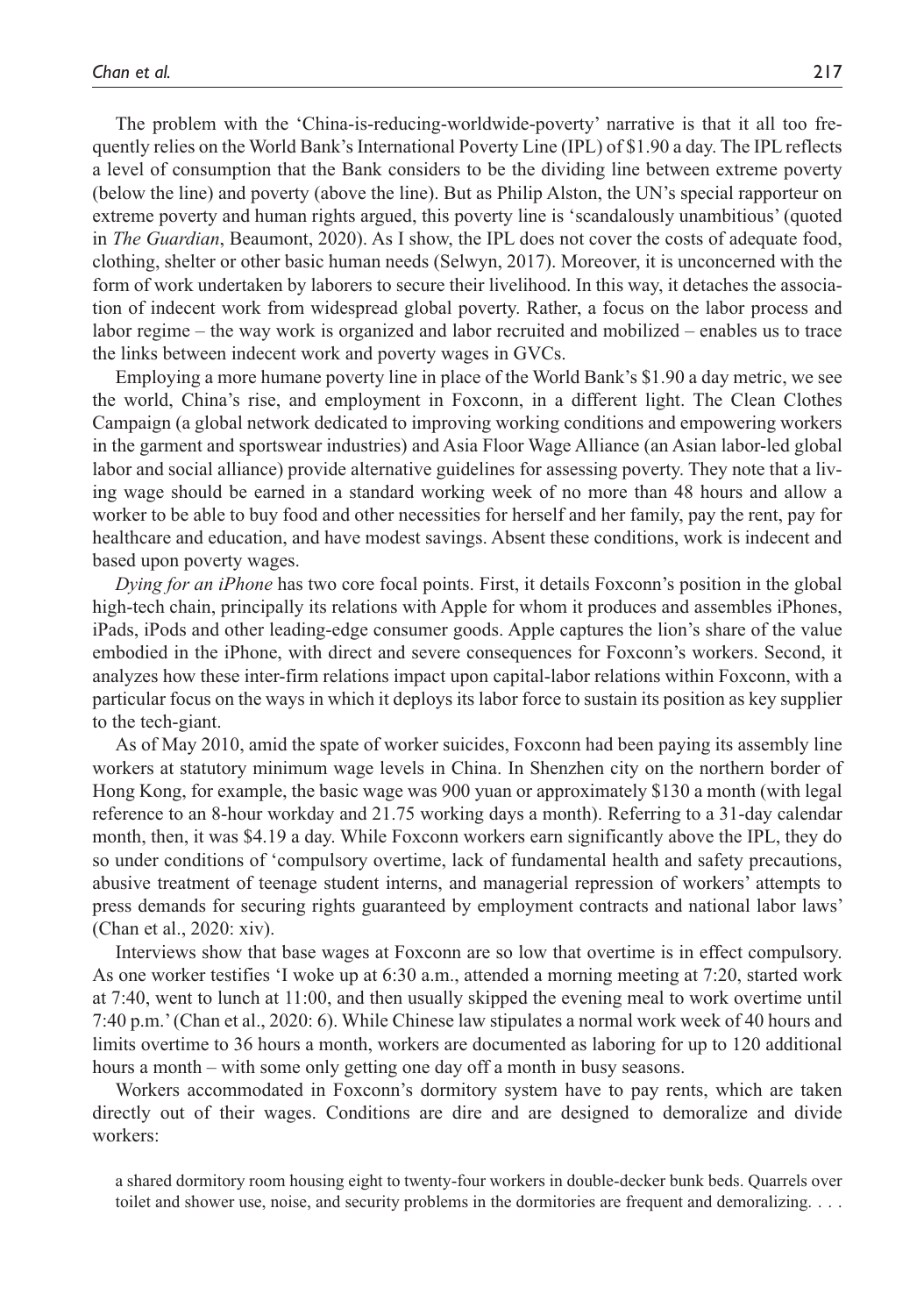Husbands and wives do not share a private dormitory room with their spouse, but are housed separately in male and female dormitories (Chan et al., 2020: 106).

Factory dormitories house a massive migrant labor force. The workplace and living space are compressed to facilitate high-speed, round-the-clock production.

Scientific management, initiated by Frederick Winslow Taylor in the early 20th century was designed so that 'all possible brain work should be removed from the shop and centred in the planning or lay-out department' (Taylor, 1903: 1390). Foxconn's engineers 'study the entire manufacturing process in minute detail . . . the posture of workers sitting or standing is monitored no less rigorously than the work itself' (Chan et al., 2020: 59). One worker describes their job as:

Take a motherboard from the line, scan the logo, put it in an anti-static bag, stick on a label, and place it on the line. Each of these tasks takes two seconds. Every ten seconds I finish five tasks (Chan et al., 2020: 60).

Following Harry Braverman (1974) the authors note how labor process management is not simply a technical issue but a moment of class conflict. While Foxconn uses engineers to increase the speed of the labor process, workers resist by taking individual and collective actions. Yet slowing down work is a well-known tactic to management. In response, engineers revamped the standard operations manual. A worker explains how:

Now we must use both hands at work to increase efficiency and productivity. Not a hand is left idle for a moment . . . for example, I hold an electric screwdriver with my right hand, and fix the screws with my left hand. Then, I pick up another printed circuit board. I screw the screws without a break (Chan et al., 2020: 60).

The intensity with which Taylorist techniques are deployed at Foxconn physically harms workers – another indication of indecent work.

Foxconn's practices are facilitated by the broader labor regime. On-site dormitories mean that workers are ever available for last-minute production drives. Deliberately low state-mandated minimum wages are designed to extract vast overtime hours from workers. A state-controlled national trade union functions to supress workers' collective actions. And above-all, the household registration system divides the national workforce into rural migrants and urban dwellers, denying the former the rights enjoyed by the latter and increasing their vulnerability to the payment of below subsistence wages.

*Dying for an iPhone* has done an impressive job describing and explaining the labor process at Foxconn, the wider labor regime within which it is reproduced, and the ways in which poverty wages underpin this form of GVC-based development. But how representative is the Foxconn 'Chinese model'? Foxconn is the largest player in electronics assembly and manufacturing. Dic Lo (2020), considering the contributions of state-owned and domestic private enterprises as well, cautions against characterizing the 'Foxconn model' as typifying China's development. He notes that between 2000 and 2017 real urban wages and the real wage for migrant workers 'increased on average by 10.7% and 9.7%, respectively, per annum' (Lo, 2020: 862). Facing competition, Foxconn likewise raised wages to recruit young workers while slashing subsidies and bonuses to offset the costs.

From the early 2000s onwards, China has increased statutory minimum wages to boost domestic consumption. If we adopt the World Bank's approach, then the Foxconn model is probably no bad thing. Chinese rural migrants have found paid urban jobs. If, on the other hand, we use a more humane conception of poverty, based on the Clean Clothes Campaign's notion of a living wage, we see something very different. Foxconn (and large sections of China's economy and society) have institutionalized poverty wages.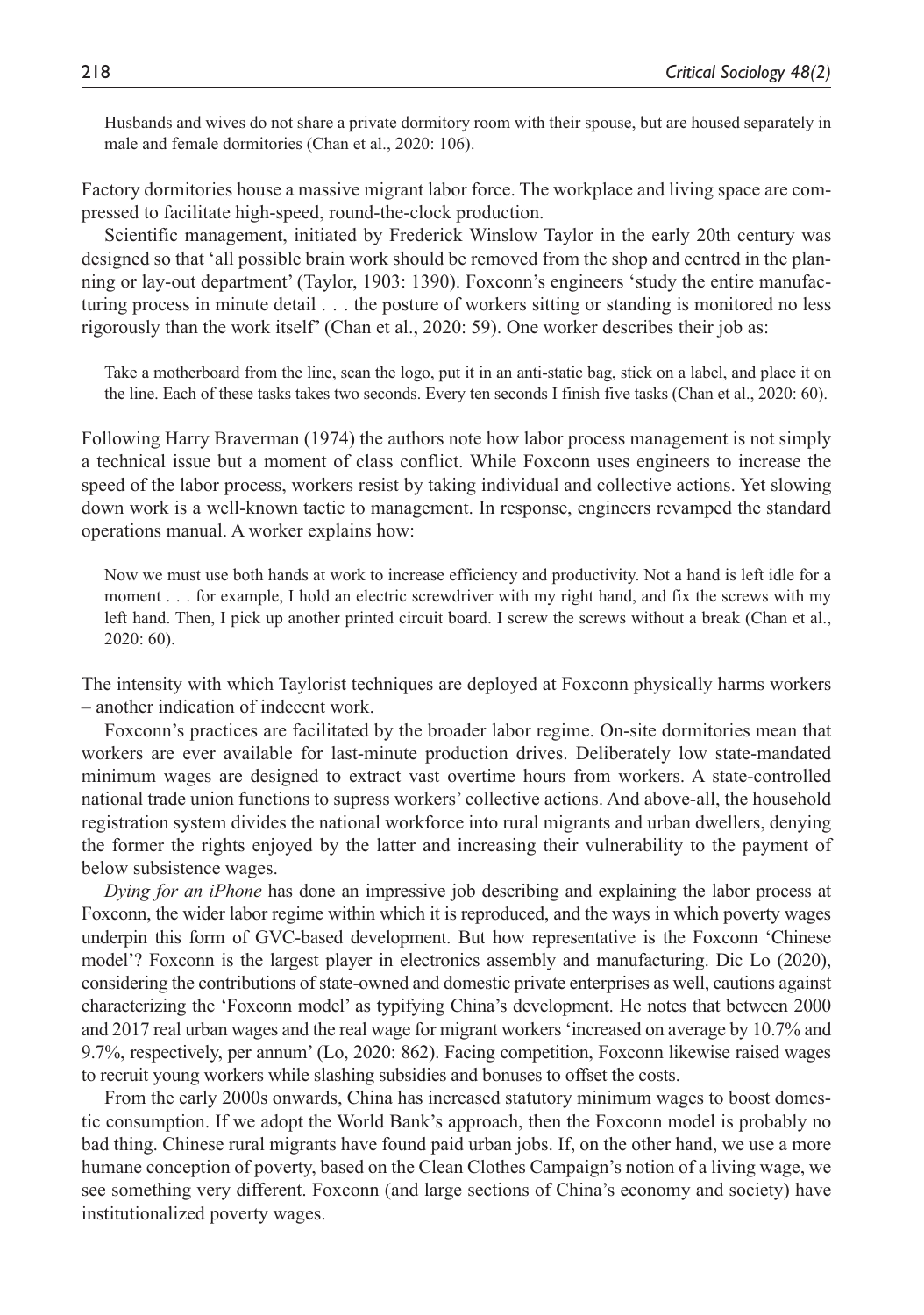The basic wages paid by firms like Foxconn are insufficient to provide workers and their family with a dignified existence. The labor process (intense Taylorism) and the labor regime (dormitory systems, health-damaging overtime, and institutionally segmented labor forces) represent a core component of China's comparative advantage as a GVC supplier region. Extreme hard work and health-threatening overtime are the basis of this form of economic development (Selwyn, 2019).

Mainstream GVC theory asserts that the path to prosperity for supplier regions is through upgrading. But as *Dying for an iPhone* shows, China's GVC upgrading trajectory has been constructed upon a poverty wage labor regime. The book finishes with an account of strikes and protests by Foxconn workers. In my view, such struggles by a core section of the world's working class could contribute to further and more significant ameliorations, and perhaps even a decisive challenge to the state's poverty wage labor regime premised on the deprivation of workers' rights to free association and of citizenship.

# **Control, Coercion and Corporate Responsibility in** *Dying for an iPhone*

#### *Greg Distelhorst*

*Dying for an iPhone* documents the manufacture of novel and technologically advanced consumer products, but the human stories it contains are familiar and very old. The voices of Chinese workers therein echo workers more than a hundred years earlier experiencing loss of control over their working lives. Yet the traditional gateways to change – through worker organization and electoral politics – remain barricaded in contemporary China.

Acknowledging the limits imposed by politics, researchers have investigated the extent to which *market* actors can improve worker rights and working conditions in global supply chains (Locke, 2013). Decades of activist campaigns pushed major corporations to adopt private programs to monitor and manage the employment practices of their suppliers (Bartley, 2007; Esbenshade, 2004). These programs effectively place multinational corporations in the roles of labor regulators, with a range of activities intended to enforce labor standards in their supplier factories including defining codes of conduct, monitoring for compliance, and transferring new management capabilities (Distelhorst, 2020).

*Dying for an iPhone* takes a hard look at what is actually happening inside factories covered by the supply chain responsibility programs of one of the world's most admired corporations: Apple Inc. In doing so, it prompts readers to ask what could be done differently. However, the book also places these contemporary challenges – most supply chain responsibility programs began in the 21st century – in historical context. The voices of these workers exhibit remarkable continuity with previous generations of workers trying to carve out autonomy, voice, and control over their work lives. As one Foxconn employee puts it:

Foxconn values its engineers, but they are our enemies; we hate them. . .When industrial engineers come around with their stopwatches, we intentionally slow our work pace. . .the faster I work, the higher the production quotas, so my co-workers and I slow the pace (Chan et al., 2020: 60).

At the dawn of the last century, workers in a New England military manufacturer offered similar testimony despite laboring under radically different conditions. They were employees of the U.S. government, with greater job stability, shorter hours and superior benefits compared to private employers of the day. Yet when an early management consultant sought to monitor, measure and reduce their autonomy in the workplace, they reacted similarly: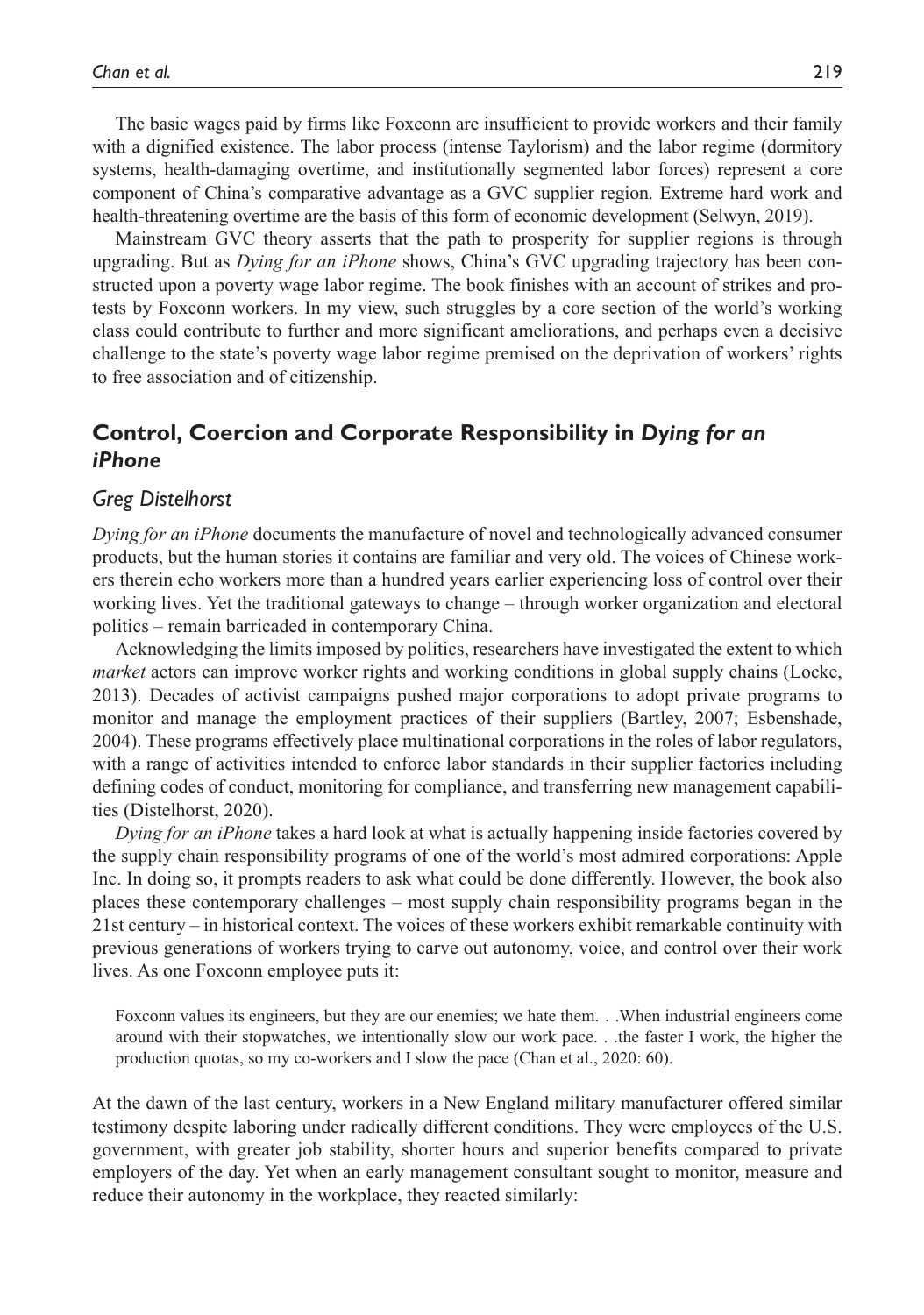The very unsatisfactory conditions which have prevailed in the foundry among the molders for the past week or more reached an acute stage this afternoon when a man was seen to use a stopwatch on one of the molders. . .It is humiliating to us, who have always tried to give to the Government the best that was in us (Aitken, 1985: 150).

Over one hundred years separate this letter from the publication of *Dying for an iPhone*, yet both the technology of control – a stopwatch – and the human experience, are unchanged. Despite the relative novelty of supply chain corporate social responsibility (CSR) in global electronics, the abuses and conflicts that it seeks to address are almost as old as industrial manufacturing itself.

Historical parallels between these disparate groups of workers extend to the celebrity leaders whose ideas about workers come to dominate these organizations. Foxconn CEO Terry Gou infamously invited a zookeeper to lecture senior managers on managing animals, explaining '[Foxconn] has a workforce of over one million worldwide and as human beings are also animals, to manage one million animals gives me a headache' (Chan et al., 2020: 57). Frederick Winslow Taylor, proselytiser of the new management techniques being imposed on the New England arsenal workers, similarly likened humans engaged in manufacturing to animals. He wrote, 'One of the very first requirements for a man who is fit to handle pig iron as a regular occupation is that he shall be so stupid and so phlegmatic that he more nearly resembles in his mental make-up the ox than any other type' (Taylor, 1911: 59).

The experiences of workplace control and dehumanizing rhetoric documented in *Dying for an iPhone* are not unique to Foxconn, to global supply chains, or even to authoritarian political regimes. They are common themes in the history of working people. The young rural migrant employees and interns at Foxconn, many of whom were having their first experiences with industrial manufacturing, are only the most recent to share this experience across cultures and generations.

The organization and collective action of working people – manifested in trade unions, protest, and labor-aligned political parties – and paired with economic growth, have allowed many jobs to become more humane over the past century. Yet the hostility of China's current government to autonomous organizations of workers, not to mention political accountability at the ballot box, offers little hope for a labor movement in China absent radical and unexpected change.

With these barriers in place, what are some pathways to improvement? One plausible measure would be to rein in the abuse of internship programs. As documented in *Dying for an iPhone*, many internships violate Chinese law, which requires that students receive training in their field of study and prohibits overtime work. The book emphasizes the impact of pseudo-internships on aspiring students, but reliance on coerced labor also has consequences for Foxconn's huge population of ordinary employees.

The dismal workplace characterized by the rapid execution of rote tasks, intense supervisory control, and low pay is a common model of employment in electronics assembly. It relies in part on low levels of specialized skill among operators, creating a large pool of low-wage employees and minimal cost of replacing them. While touring an electronics assembler (not Foxconn) in mainland China roughly a decade ago, I asked how much training an employee assembling computer enclosures received. The manager explained, 'No training. You could join the production line yourself right now.' He was exaggerating, but it illustrated the perspective of managers that literally anyone could do these jobs, and that an experienced employee was nearly interchangeable with a new one.

China's economic growth over the last forty years tends to strain these low-wage, low-productivity models of manufacturing. As industrial labor grows scarcer relative to the size of the manufacturing sector, employers should compete for workers by raising their wages. Rising costs of labor in turn reward employers for designing jobs in which employees become more productive through the increased application of skill and technology. Some buyers have sought to accelerate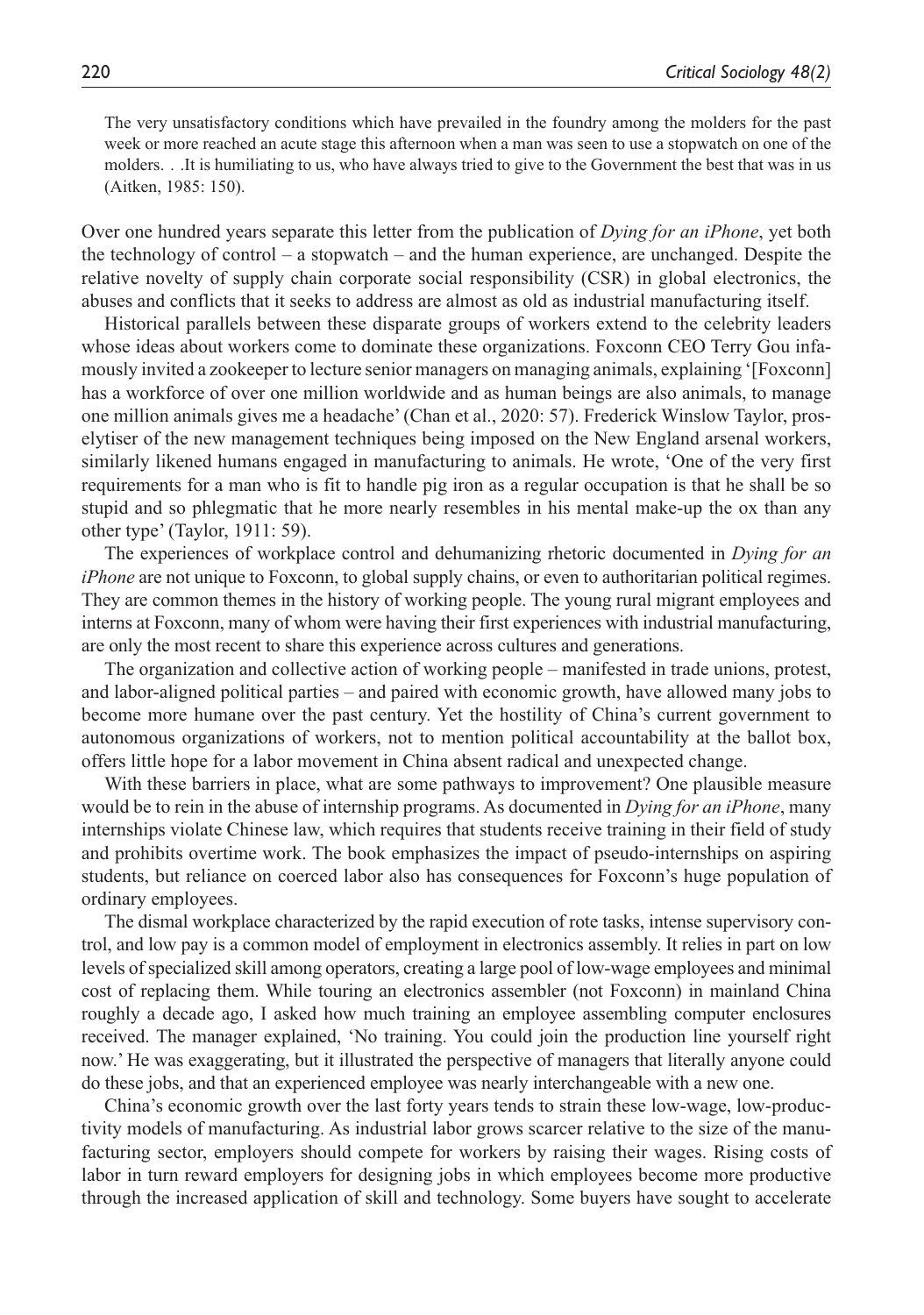transitions in their suppliers' employment models through capability-building programs (Boudreau, 2020; Distelhorst et al., 2017; Lollo and O'Rourke, 2020).

On the other hand, guaranteeing a reserve workforce of low-wage, coerced workers – such as student interns obligated to work for their educational credentials – dampens this effect. When intern credits are required for obtaining a degree, local governments can extract the labor of students seeking to invest in skills, conscripting them into manufacturing employment to meet the production needs of exporters like Foxconn. The students eventually receive an educational credential, but such 'internships', far from providing educational value, acclimate students to an oppressive disciplinary environment.

Foxconn's reliance on teenage students is staggering. The book reports 150,000 interns in summer 2010, and introduces readers to construction students polishing casings, petro-chemists affixing labels to boxes, and fashion students required to tighten screws (Chan et al., 2020: 75–77). For nearly a decade groups like Students and Scholars Against Corporate Misbehavior (SACOM), China Labor Bulletin, and China Labor Watch have revealed misuse of student interns in electronics supply chains.

If China's government wished to accelerate a transition to higher-productivity, higher-pay industrial manufacturing, one step would be disrupting these government-enabled pipelines of teenage students into low-skill and temporary manufacturing roles. This would protect the right of ordinary workers to sell their labor in a well-ordered market, rather than competing against coerced laborers trying to complete their education. Despite updated national regulations on internship programs in 2016, investigators recently found yet more 'interns' working overnight shifts at Foxconn to complete orders for Amazon (Chan et al., 2020: 184).

Reforming intern labor would admittedly do little to generate the foundations of collective power through trade unions primarily accountable to their worker constituents. Those remain out of reach for a governing party that remains deeply hostile to workers organizing and advocating for themselves (Fu, 2018).

Returning to supply chain responsibility programs, global buyers like Apple and its competitors have both an ethical duty to the people who manufacture their products and a range of constructive roles they can play in these workplaces. They can monitor the experiences of their supply chain workers, implement programs to address failures, and avoid purchasing behavior that incentivizes the very practices their code of supplier conduct prohibits. It would be welcome, for example, to see buyers tighten their monitoring of student interns. However, the last two decades of research on market-based interventions to enforce labor standards shows that even model programs struggle to overcome local institutional constraints and labor market dynamics (Bartley, 2018; Distelhorst et al., 2015; Toffel et al., 2015).

Still, the role of buyers has expanded through the last decade of research and activism reflected in *Dying for an iPhone*. In 2010, Apple CEO Steve Jobs defended the Foxconn site of multiple worker suicides as, 'a pretty nice factory' (Chan et al., 2020: 50). In 2020, Apple's Supplier Responsibility report ran over one hundred pages ranging from claims of progress on basic labor standards for student internships to debt-bonded labor. Reported activities included following up with over 30,000 participants in audits to check for retaliation and workplace surveys of over 40,000 workers (Apple, 2021).

Even if these corporate programs will not eliminate abuses of worker rights in global supply chains, activism has dramatically expanded the scope of impacts for which global brands like Apple accept at least nominal responsibility. None of this would have happened without the work of pressure groups and journalists to highlight these issues in a high-tech industry and especially in one of the world's most valuable, profitable, and admired corporations. *Dying for an iPhone* is a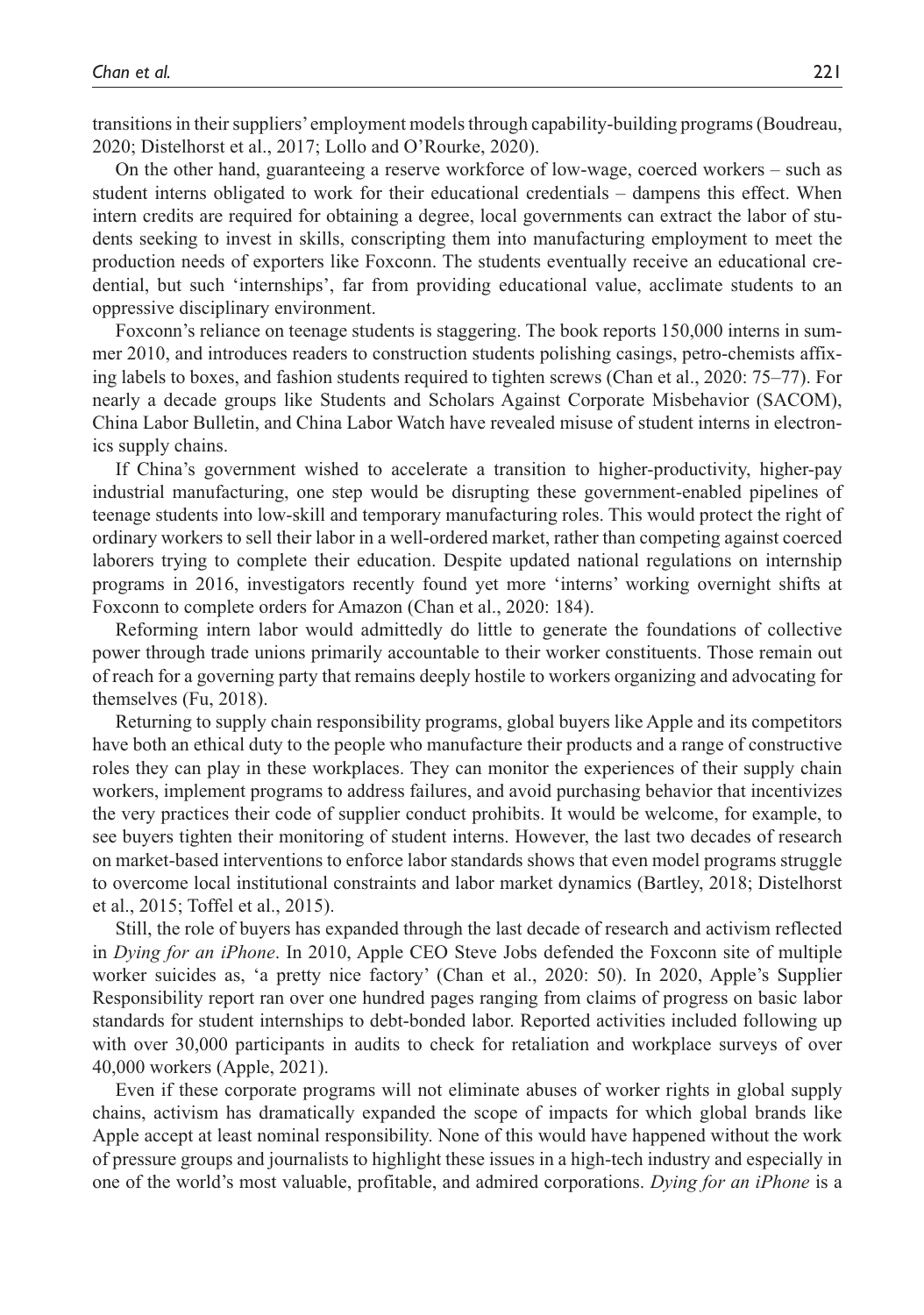call to arms, but it is also the capstone of a successful decade of pressure to redraw the boundaries of corporate responsibility in the global electronics industry.

## **Responses to Employee Suicides in the Chinese Electronics Sector**

### *Dimitri Kessler*

When Foxconn experienced the surge of employee suicides in 2010, the firm insisted the suicides were not linked to employment conditions (Chan et al., 2020). They stressed that the suicides, in the context of Foxconn's one million employees, fell below the norm of suicides per 100,000 Chinese citizens.

One problem with this logic is the presumption that the link between suicide and employment is not embedded within the 'norm' of suicides. The persistence of drunk driving collisions does not justify forgiving drunk drivers for negligence. We strive to hold drunk drivers responsible and reduce the number of people driving drunk. Yet some find the question more difficult, should employers ever be considered negligent in events ending with suicide?

Suicide is self-injury, and some suggest this justifies excluding suicide from restitution for workers who die due to their work. Employers commonly believe responsibility should lie exclusively with employees who end their lives, and employers like Foxconn's CEO, Terry Gou, like to highlight the connection between suicide and victims' lives off the job (Kan, 2014). Even when experiences on the job were the trigger, suicide frequently follows from multiple conditions, so it is not productive to try to pinpoint only one 'problem' behind someone's suicide (Phillips et al., 1999).

Still, surveys of over 5,500 employees from 44 electronics suppliers employing close to 110,000 Chinese confidently link the incidence of suicide to depression in the wider workforce (ERI and EW, 2018). Nine of eleven reported suicides occurred in suppliers where 10% or more of surveyed employees expressed signs of depression. This concurrence of suicide with workforce depression should doom efforts to reduce suicides to the dysfunction of lone employees. Even if the decision to end one's life is extreme, suicide is connected to influences more widely felt in the environment. Why do some enterprises see more employees feeling depressed and ending their lives? Is there something to distinguish these firms from others where fewer employees feel depressed and resort to suicide?

I theorize two cycles of influence through which employment conditions heighten the risk of suicide. In the cycle of coercion, employers ignore signs of employee stress when setting work norms and use punitive discipline to police production requirements that employees find excessive. Supervisors' shouting and other, less forgiving methods to drive productivity contribute to tensions and conflict. Some employees succumb to feelings of helplessness. Others seek retribution 'in the street'. Tensions build, and fistfights, even murders, occur not only between supervisors and employees but between peers stressed by disputes over work responsibilities or benefits. This environment propels employees' depression and pushes some to the brink of suicide. Quantitative analysis strongly supports the core contentions of this theory that productivity requirements that employees consider excessive contribute to hostility, that tensions with supervisors contribute to employee depression and that the blend of hostility, depression and subjective perceptions of tiredness, intensified by employers refusing to give employees time off, heighten the likelihood of suicide (ERI and EW, 2018).

In the second cycle of influence, employers prioritize flexibility. They adapt to poor employee retention, not by improving the conditions which drive employees to resign, but by restructuring incentives to recruit new hires on short notice when needed. This recruitment model contributes to conflicting incentives for employers and employees. Whenever employers need people on production lines more urgently, they offer higher incomes and bonuses to get people through the door more quickly. But the cost of these incentives drives employers to tricks and schemes to reduce their costs, limit who receives better benefits and for how long. The result is the use of deception in recruitment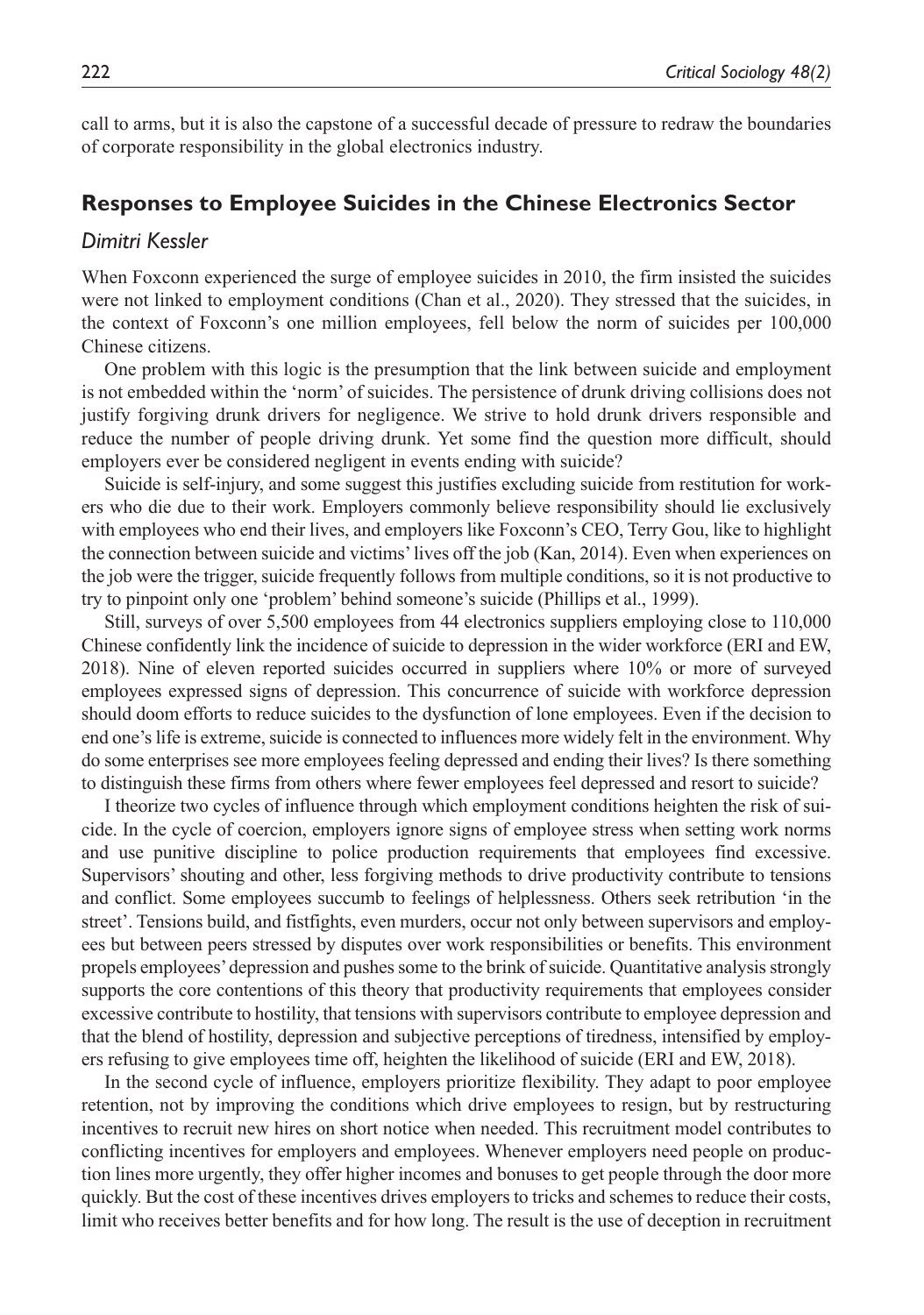offers designed to hide how employers cut corners, workers working side by side for sometimes wildly different benefits determined by coincidence, not merit, and employers' preference for the use of footloose recruiters better positioned to sidestep responsibility when the employer decides they no longer need the new recruits. This cycle of influence contributes to disputes over broken promises, sometimes the outright theft of recruitment bonuses, the erosion of employees' confidence that their effort and skill will be recognized and short-term employment. The effects of shortterm employment extend more visibly to employees' lives off the job by undermining the conditions needed for trust, friendship and family. We believe this contributes to the incidence of suicides of employees distressed by dating and marriage difficulties (ERI and EW, 2018).

Though more evidence is needed to verify this second cycle, studies confirm conditions including long hours (Kim et al., 2019) and flexible employment (Täht and Mills, 2016) heighten the likelihood of divorce. So, employers' instinct to highlight employees' lives off the job is far from sufficient to disprove the effects of employment on suicide. And when employers infringe on workers' rights in the pursuit of self-interest through methods including forced overtime, coercion and corruption to force students to complete internships and the use of deceit and withheld income to trick employees to consent to short-term employment, they should be held responsible for the consequences of their choices.

The electronics sector is not sitting idly by following publicity of Chinese employee suicides. My interviews with suppliers with histories of multiple suicides suggest Apple did not limit suicide prevention efforts to Foxconn. More obviously, suppliers use 'suicide nets' and lock windows to deter employees from jumping from heights. Some observers worry that this intervention ignores the deeper issues driving suicide and might even intensify restrictions on employees. But in the Chinese context, where suicide is frequently linked to impulsiveness and not illness, these modest steps likely prevent some loss of life by hindering the short-lived, destructive impulses of employees in distress (Lin and Zhang, 2017). Less well studied, however, is the possibility that nets and locked windows trigger thoughts of suicide by reminding employees of the expected risk of new suicides.

There is evidence that some employers screen employees or job seekers for 'eccentric moods' to remove or prevent them from entering the workforce. This highlights how employers might implement prejudiced policies against people suffering mood disorders, promoting cycles reinforcing depression and unemployment (Chen et al., 2012). Other suppliers support counseling hotlines or other volunteer efforts to identify employees in need. Stories of successful interventions suggest that some of these systems help. But in my interviews, even experts involved in their design doubt how effectively these services refer employees to counseling they need. Some suppliers including but not limited to Foxconn invest in support for employees' lives off the job, offering employees fitness equipment, film screenings and other leisure options. The norm of forced excessive overtime still seriously limits the time employees might enjoy these perks.

The industry's response to suicide is evolving. When presented with recent studies of suicide, the Responsible Business Alliance, an alliance of electronics firms seeking to unify code of conduct norms committed to mobilize their membership to conduct 'comprehensive' surveys of one million workers' well-being (RBA, 2018), even trying to use the studies to convince their membership to invest collectively in suicide prevention.

These efforts show some willingness to intervene positively, but we need evidence of how the industry executes their public promises before judging the merits of their efforts. News reports and testimonies still suggest the industry depends on convenient, sometimes cosmetic efforts to fight recognition of deeper issues. To resist responsibility and the specter of government enforced requirements, employers commonly offer restitution to suicide survivors or invest in suicide prevention on the condition that it is considered 'good will'. Most of the industry denies links between suicide and employment, couching themselves in sometimes thinly veiled 'science' even while they exclude dissenting voices and dismiss or censor evidence which conflicts with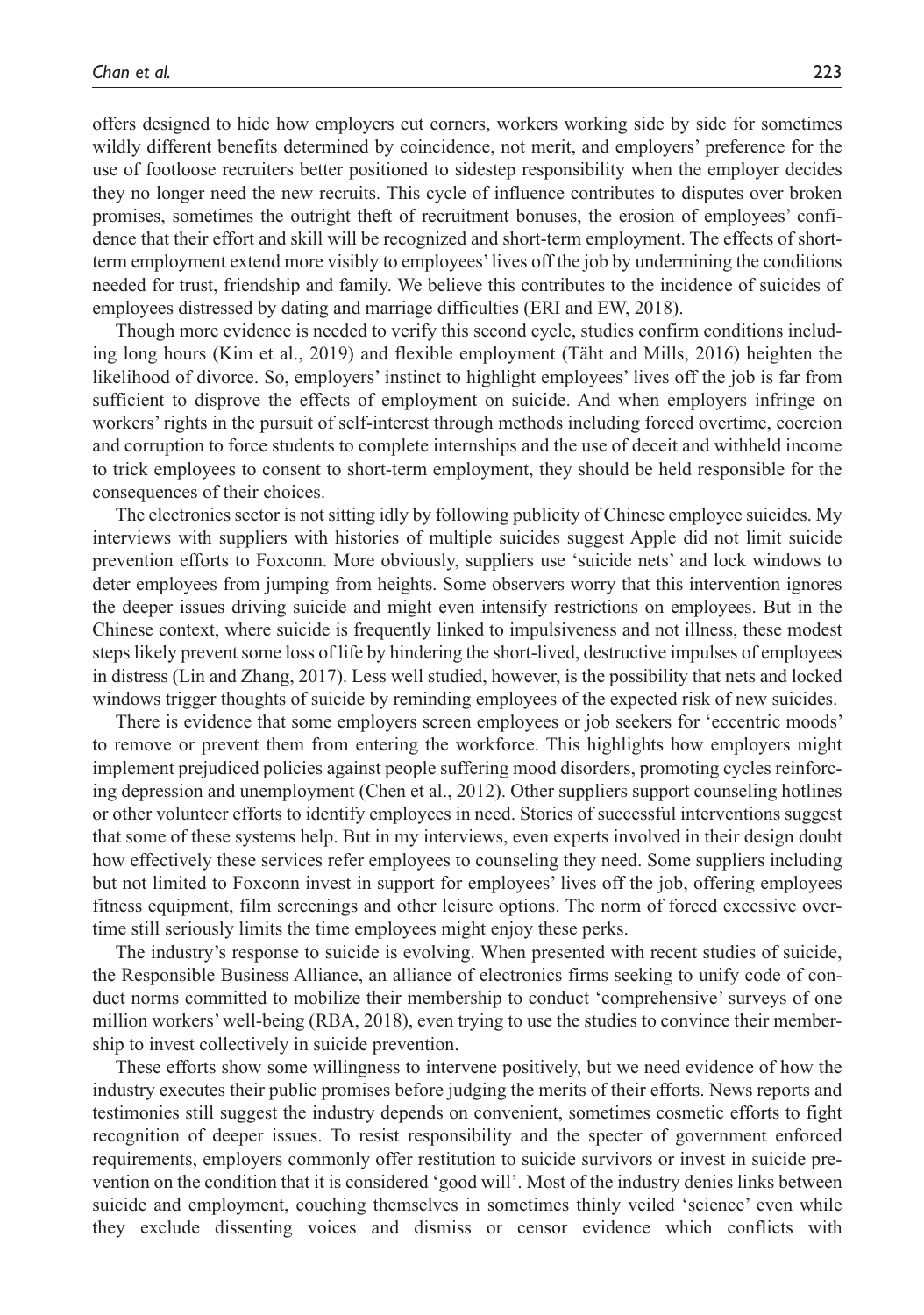their self-interested conclusions. The industry rejects more open reporting which could support genuinely independent review of suicide trends. And all too consistently, they do not curb the infringements of workers' rights considered triggering events by close observers or the shocking conduct survivors sometimes endure, including obstruction, deceit, violence and even imprisonment, when employers mobilize to defend themselves from expensive requests for restitution.

The industry is not the only one responding to suicides. The spike in Foxconn suicides in 2010 likely grew in intensity due to the clustering effect which sometimes occurs when publicity triggers some in crisis to mimic others' suicide (Phillips, 1974). This is likely why fourteen out of the eighteen known suicides of Foxconn employees in 2010 occurred in the firm's Shenzhen workforce of 500,000, while only four suicides occurred in the firm's other Chinese sites employing close to 500,000.

Figure 1 and Table 1 show 458 suicides of Chinese electronics employees from 2003 to 2020 referenced by online sources. In yellow, we see the Foxconn suicides; in white, suicides which occurred in other electronics firms in the region. The solid lines represent the number of incidents where employees sought to end their lives without voicing other objectives. The dotted lines show the number of suicides if we include protests where employees showed some intent to suicide but did so with the end objective of seeking resolution to some dispute. These sources do not fully represent the incidence of suicides in Chinese electronics, but they underline evolution in the reporting and perceptions of suicide. Whether the Foxconn cluster and the publicity surrounding it mirrored or elicited the rise in reported suicides in 2010, there is no doubt suicides get reported more widely in the electronics sector since then, even if these reports often go unnoticed.



**Figure 1.** Publicly referenced suicides.

Sources including but not limited to:

- Online blogs [e.g., bbs.tianya.cn, blog.sina.com.cn, tieba.baidu.com, weibo.com, wickedonna.blogspot.com, zhidao.baidu.com]
- News outlets from Hong Kong [e.g., hk.apple.nextmedia.com], mainland China [e.g., baoliao.oeeee.com, boxun.com, chinanews.com, news.sina.com.cn, news.sohu.com] and elsewhere [e.g., epochtimes.com, rfa.org]

The evolution of workers' perceptions of suicide is not limited to employees with thoughts of suicide. Workers sometimes joke of the usefulness of 'suicide' to resolve employment disputes. Though most such protests end without injuries, employees use suicide 'shows' to pressure employers to settle disputes. Noteworthy too, the number of protests where electronics employees climbed to the roof shouting their intent to jump spiked to 20 in 2015 before declining precipitously.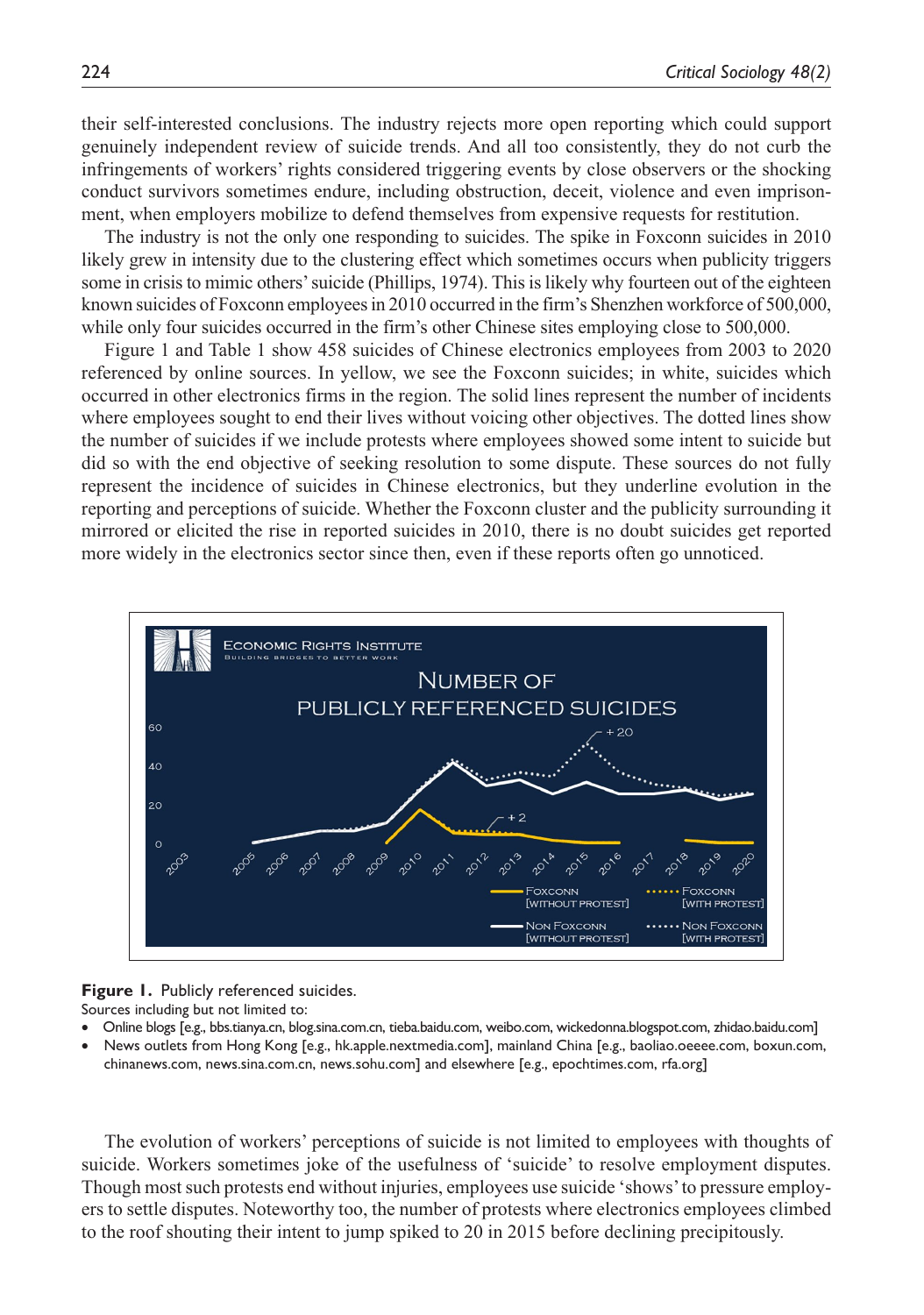|      | Foxconn          |                             |                                | Non Foxconn      |                             |                                | Foxconn and<br>non-Foxconn     |
|------|------------------|-----------------------------|--------------------------------|------------------|-----------------------------|--------------------------------|--------------------------------|
| Yr   | # of<br>suicides | # of<br>suicide<br>protests | Sum of<br>suicide<br>incidents | # of<br>suicides | # of<br>suicide<br>protests | Sum of<br>suicide<br>incidents | Sum of<br>suicide<br>incidents |
| 2003 | $\Omega$         | 0                           | $\Omega$                       |                  | 0                           |                                |                                |
| 2004 | 0                | O                           | o                              |                  | 0                           |                                |                                |
| 2005 | O                | o                           |                                |                  | o                           |                                |                                |
| 2006 | O                | 0                           |                                | 4                | 0                           |                                | 4                              |
| 2007 |                  | 0                           |                                |                  | n                           |                                | 8                              |
| 2008 | ი                | 0                           |                                |                  |                             | 8                              | 8                              |
| 2009 |                  | 0                           |                                | Н                |                             | Н                              | $ 2\rangle$                    |
| 2010 | 18               | o                           | 18                             | 28               |                             | 29                             | 47                             |
| 2011 | 6                |                             |                                | 42               | 2                           | 44                             | 51                             |
| 2012 | 5                | 2                           |                                | 30               | 3                           | 33                             | 40                             |
| 2013 | 5                | $\Omega$                    | 5                              | 33               | 4                           | 37                             | 42                             |
| 2014 | 2                | 0                           |                                | 26               | 9                           | 35                             | 37                             |
| 2015 |                  | 0                           |                                | 32               | 20                          | 52                             | 53                             |
| 2016 |                  | 0                           |                                | 26               | Н                           | 37                             | 38                             |
| 2017 | O                | 0                           |                                | 26               | 5                           | 31                             | 31                             |
| 2018 | 2                | 0                           |                                | 28               |                             | 29                             | 31                             |
| 2019 |                  | 0                           |                                | 23               | 2                           | 25                             | 26                             |
| 2020 |                  | 0                           |                                | 26               |                             | 27                             | 28                             |
|      | 44               | 3                           | 47                             | <b>351</b>       | 60                          | 411                            | 458                            |

|  |  | Table 1. Publicly referenced suicides. |  |
|--|--|----------------------------------------|--|
|--|--|----------------------------------------|--|

It is difficult to confirm why protests referencing suicide spiked in 2015. The growth of this spike first emerged in 2010, and it seems possible workers were inspired by the publicity of the Foxconn suicides and the perception this pressured Foxconn to improve employment conditions. Lest industry or government cite this phenomenon to justify censorship and resist offers of restitution to suicide survivors – in the vein of 'publicity and restitution only incentivize more suicide' – it is worth stressing again: protests by electronics employees using 'suicide' to pressure employers to resolve disputes seldom end in loss of life, even if some protests were possibly inspired by publicity. Employees fighting, often collectively, for perceived entitlements tend to exhibit tendencies quite distinct from those common to the suicides of hopeless employees without objectives beyond their suicide.

Censorship, police pressure and other forces likely reduced the reporting of suicide protests since 2015, resolving neither the issues driving suicides nor employment disputes. So when the delivery driver in Alibaba's service network set himself on fire in 2021, he set unsettling precedent (Yang and McMorrow, 2021). He combined the lonely distress and will to injure himself common of completed suicides with the desire for public protest which, previously, seemed limited to workers collectively fighting for their future. The incident should remind us that the issues driving employees to suicide might evolve for the worse if the industry does not open itself to genuinely independent oversight and work with experts, government and civil society to develop effective remedies.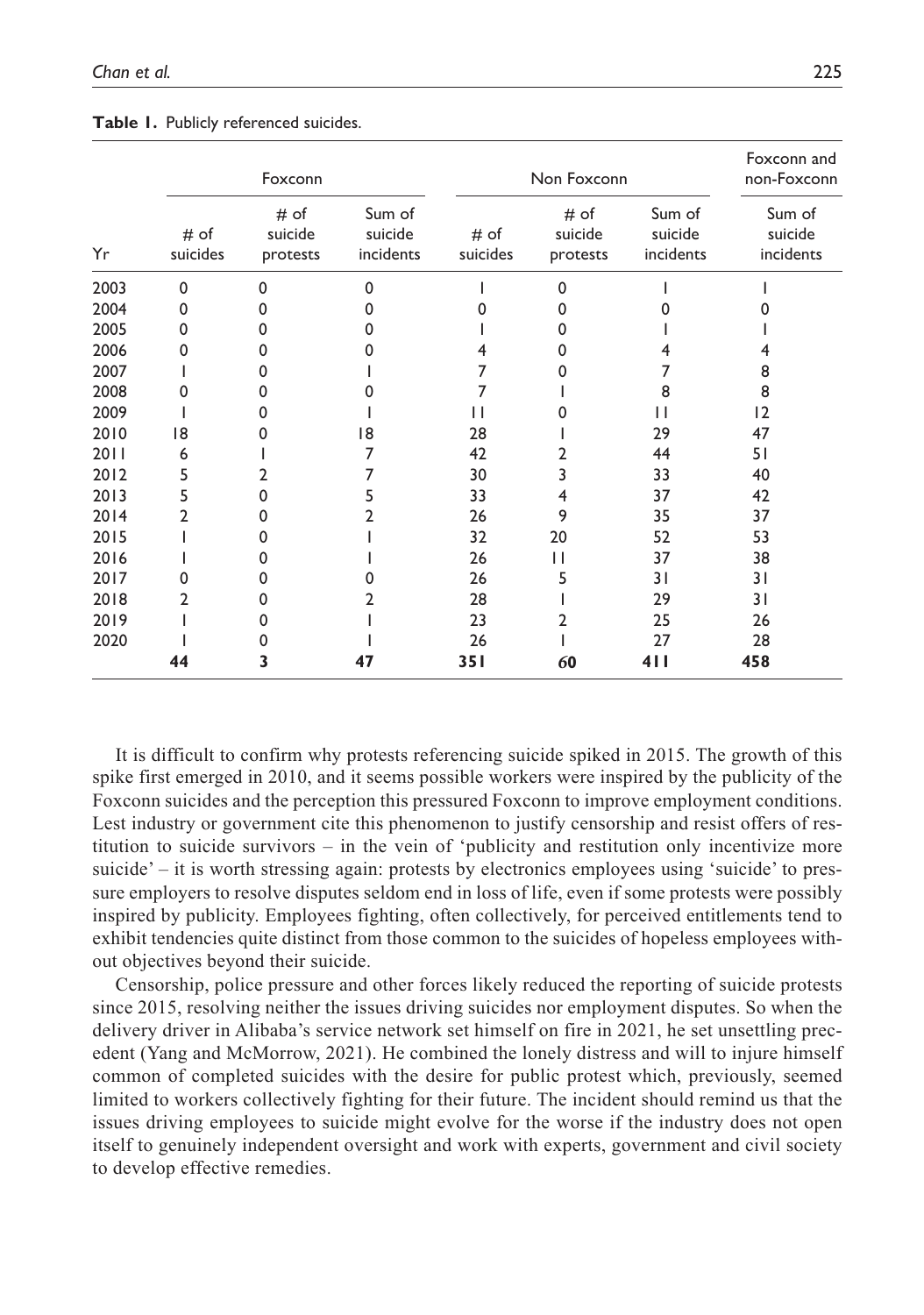# **Verification, Workers' Voice and Public Procurement – Pathways to Sustainable Improvement**

## *Peter Pawlicki and Olga Martin-Ortega*

The electronics industry has unresolved human rights and labor rights issues in its supply chains. *Dying for an iPhone* shows how an entire production sphere can be riddled with grave violations of worker rights in the factories, and environmental pollution and health hazards endangering local communities. Over decades scholars and civil society organizations have regularly documented and analyzed the problems at hand and their systemic drivers.

The Responsible Business Alliance, formerly the Electronic Industry Citizenship Coalition, is the electronics industry's association focusing on sustainability. The corporate members have pooled resources to audit electronics supply chains for more than a decade. However, violations of human and labor rights still are legion. These include abuses which may lead to forced labor and seem pervasive in global supply chains of the electronics industry (EW, 2020a; Martin-Ortega et al., 2015). In fact, the industry's corporate social responsibility (CSR) reports reveal that compliance with the industry's own minimal standards have not been achieved.

Worker representatives and civil society organizations have argued that social audits, certifications and other industry-led governance measures for human rights do not lead to substantial improvements for workers. Increasingly, data from long-term studies supports this analysis (Outhwaite and Martin-Ortega, 2019). Corporate-funded social audits are ineffective for detecting, reporting or correcting labor problems in supply chains. The top-down approach is based on 'corporate goodwill' that omits the perspective of workers and communities, while often ignoring purchasing practices and locating the responsibility on the factory level and keeping audit reports and corrective action plans secret and thus unverifiable (Clean Clothes Campaign, 2019; LeBaron and Lister, 2016; MSI Integrity, 2020; Nelson et al., 2020).

As long as affected workers and communities do not gain the required voice in monitoring, reporting, remediation and prevention, meaningful improvements will not occur.

Public sector procurement provides one opportunity to go beyond corporate goodwill. Using their purchasing power, public buyers can facilitate supply chain governance based on enforceable contract conditions, worker-driven monitoring and long-term engagement with brands and suppliers (Claeson, 2019; Martin-Ortega, 2018). Most public procurement legal regimes allow the inclusion of social, environmental and innovative criteria in tenders. Accordingly, public buyers have made efforts to *verify* the criteria they set for the products they buy and learn about the production processes and working conditions of these products.

Verifying social criteria is, however, challenging. Relying solely on certifications, public buyers tend to fall back on the traditional system of corporate audits without taking a more pro-active role to drive significant improvement.

Electronics Watch fosters commitment from public buyers globally. In 2015, it incorporated under Dutch law as a not-for-profit, non-governmental organization. Its integrated system of monitoring, verification and industry engagement aims to enhance the collective power of public buyers to strengthen labor, social and environmental standards of global electronics supply chains. At its heart is a network of local civil society organizations whose experts in labor and human rights lead worker-driven monitoring in factories that are linked to the supply chains of the public buyers affiliated with Electronics Watch.

As of March 2021, 332 public organizations from Europe and Australia have affiliated with Electronics Watch. They include regional governments, universities, city councils, hospitals, purchasing consortia and a public service trade union. During the tender process, certifications for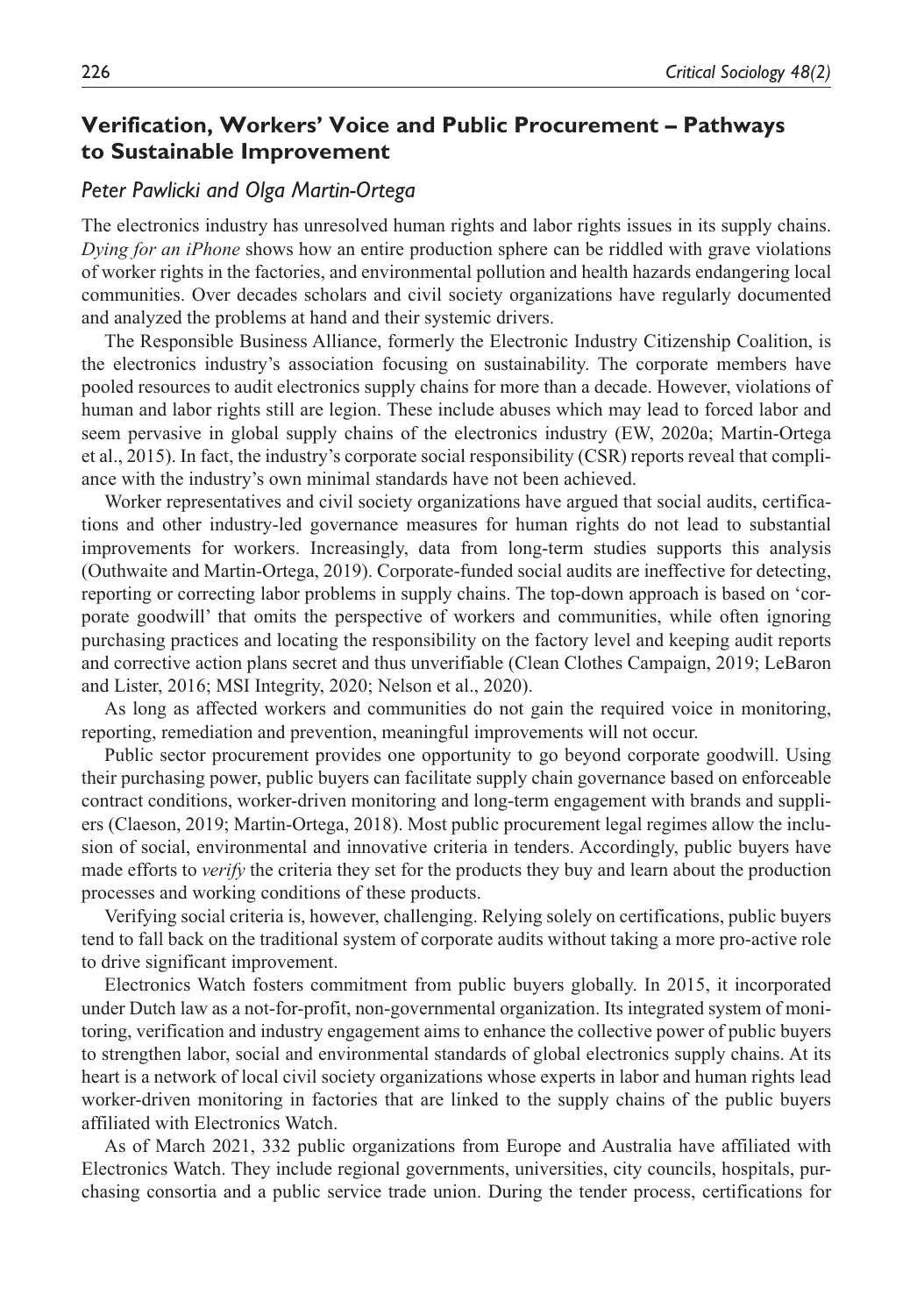specific standards can be used as selection or award criteria. Conditions included in the signed contract establish and structure rules of engagement for monitoring and remediation during contract management.

Reports based on in-depth interviews and long-term research by monitoring partners inform public buyer affiliates. Electronics Watch shares these reports with manufacturers and brands linked to the supplier factory to assure improvements at the factory and industry levels. Electronics Watch affiliates have established contract conditions that oblige their direct suppliers to follow-up on reports and cooperate with Electronics Watch in improvement processes. With contract periods between two and five years, public buyers can gain a better understanding of the situation at the factory and the wider supply chains.

Worker-driven monitoring has proven successful in the context of public procurement. Electronics Watch uses a verification mechanism that encourages workers' participation to provide affiliated public buyers with detailed and timely information about the human rights situation in their supply chains. Public buyers have used the information to secure improvements of the human rights situation. For example, in 2016 Electronics Watch documented problems for migrant and subcontract workers at Foxconn in Pardubice, the Czech Republic. They engaged with the main buyer of Foxconn Pardubice to remedy the situation. Central improvements were a minimum guaranteed income for temporary indirect workers and improved production planning that has allowed workers to better plan their shifts and decreased the need for sudden weekend shifts (EW, 2017).

More recently, Electronics Watch reported the largest settlement of migrant worker recruitment fees in a single company. In 2017, at Cal-Comp Electronics in Thailand, violations such as unlawful recruitment fees for Myanmar migrant workers and worker coercion to cover up the situation were found. After three years working with Cal-Comp Thailand and its major buyers, 10,570 workers received full compensation for excessive recruitment fees they had paid (EW, 2020b).

Developments like these are made possible through the leverage public buyers have as big buyers, their specification of social criteria as contractual obligations, and follow-up on reported violations in their supply chains using worker-driven monitoring methods. Establishing where the products public buyers procure are manufactured is central to worker-driven monitoring. Advances are visible with global brands providing detailed information on factory location beyond first-tier suppliers to Electronics Watch.

The bottom-up approach of corporate monitoring ensures a meaningful worker voice, thus making possible sustainable improvements for workers. Making trust-based relations with workers central, worker-driven monitoring increases understanding of sensitive issues such as sexual harassment and forced labor – these are the important problems that corporate-led auditing methodology often fails to uncover. Throughout the monitoring and improvement processes, workers are well informed of the progresses. This is an important feedback loop for local monitoring organizations to understand whether the announced corrective actions plans are implemented and how this affects workers.

To effectively work towards long-term improvements, the affiliates cannot be passive delegates. They should develop their collaborative capacity and utilize the expertise Electronics Watch and its monitoring partners provide to actively communicate with brands and manufacturers to improve working conditions. Fundamentally, this requires deeper organizational transformation and greater participation from each and every affiliated public buyer.

Putting workers' interest at the center, Electronics Watch and public buyers have advanced a more responsive and accountable structure of governance where workers can become strong stakeholders. Through this international framework for responsible public procurement, we envision support for what Chan, Selden and Pun (2020: 205) describe as 'a new round of global labor struggles.'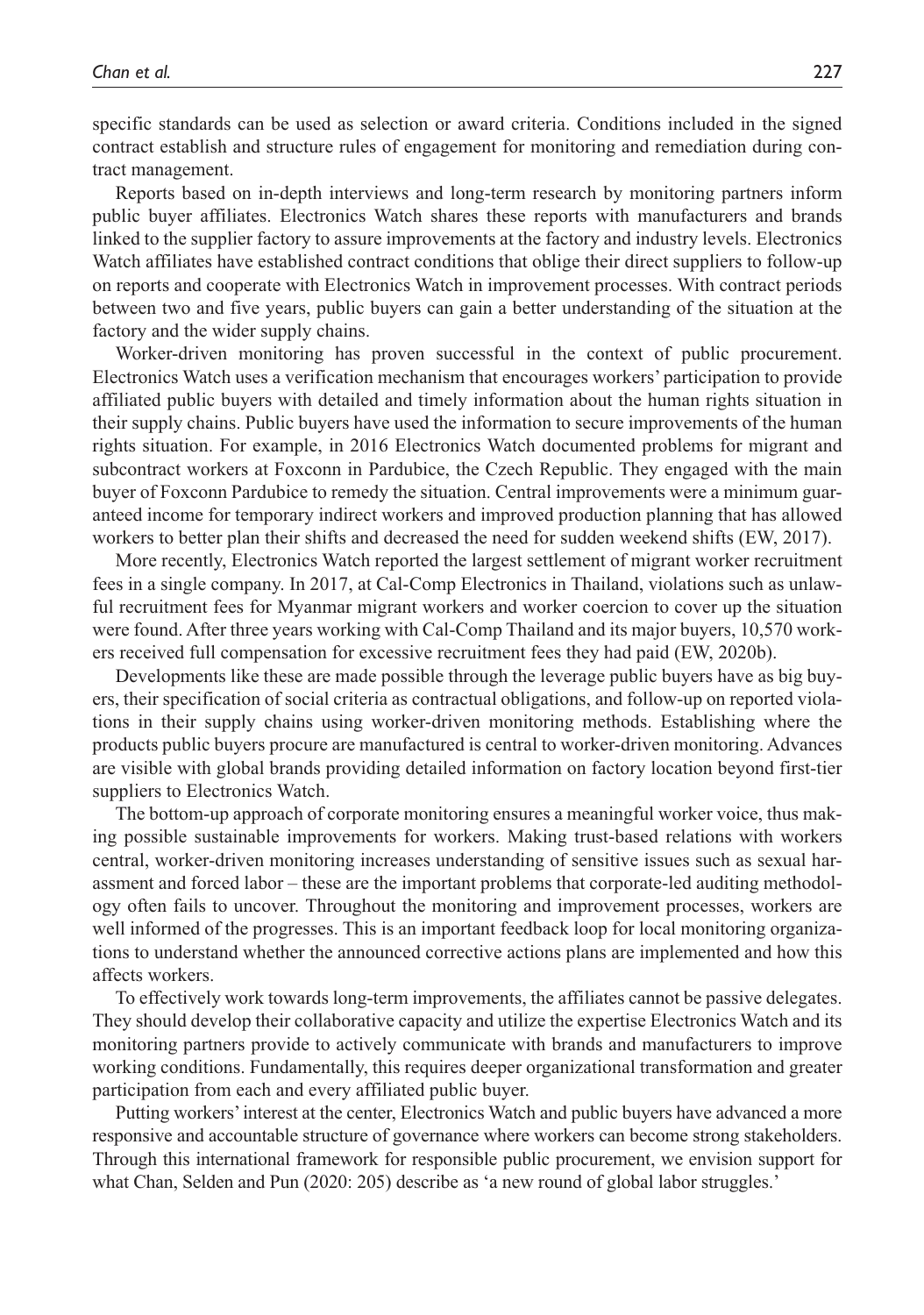# **Conclusion**

## *Mark Selden and Jenny Chan*

Over the past four decades, China has risen from the global periphery to a middle-income economic and trade powerhouse and a major recipient and supplier of international investment (Hung and Selden, 2017). Hundreds of millions of 'new workers', the majority from the countryside, were drawn into manufacturing linked to global supply chains. In 2018 China's world share of merchandise exports reached 13%, exceeding that of the United States (8%) and Japan (4%) combined (Lo, 2020: 862). The diversification and dynamism of the 'Chinese model', characterized by a hybrid economy of foreign, private and state capital, has simultaneously given rise to profound class and income disparities.

In a rising China, continued deep-rooted state discrimination against rural migrants, and consequent division between workers with urban and rural household registrations, is a source both of fragmentation among workers and discontent leading to labor actions. *Dying for an iPhone* narrates a despotic global labor regime and life and death struggles. Food and drink, sleeping, washing and other aspects of workers' daily lives are scheduled just like production lines. In desperation, a migrant worker identifies himself with the Foxconn suicide victims, writing in the first person, 'Leap, I use my life to seek human dignity' (Chan et al., 2020: 189). In this concluding section, we reflect on the prospects for workers to enhance their power in the face of entrenched power of states and the global electronics industry.

*State Protections, Labor Rights and Citizenship Rights.* All states bear responsibility to protect workers, including internal and international migrants, from discrimination, poverty and inequality. Activists have persistently pressed for citizenship rights, such as access to employment, housing, healthcare, childcare, education and other social benefits. The ability to mobilize national governments to regulate trade and labor policies is crucial to the success of social movements (Seidman, 2007). The large number of strikes and protests in recent decades has prompted the Beijing leadership to expand labor protection even as it cracks down on demands to organize.

From 2016, the amended labor law limited subcontract workers from agencies to 10% of the workforce. Likewise, updated regulations on vocational school internships stipulated that the 10% limit applies to student interns (Chan et al., 2020: 183–184). These measures are intended to improve employment stability for workers as well as to manage training programs for students. But local officials frequently flout legal requirements and collude with enterprises to enhance labor flexibility at the sacrifice of the interests of both employees and subcontract laborers.

We document the failure of the Chinese government to protect the labor and educational rights of 'student workers' to the detriment of the interests of the entire labor force. As Greg Distelhorst convincingly argues, when local governments use coerced student internships to reduce competitive pressures on employers to improve worker incomes and retain staff, they dampen economic growth and social development. Clearly, a stronger framework with a corresponding mechanism of enforcement for limiting flexible employment in general and protecting the rights of migrant workers in particular is essential.

*Worker Empowerment through Collaborative Approaches.* We strive to expand labor rights to build economic and political development on a firmer social foundation. Democratic worker representation, collective bargaining and effective dispute resolution are key elements (Anner, 2012; Appelbaum and Lichtenstein, 2016; Kuruvilla and Li, 2021). From a gender perspective, sexual harassment and various types of inequality in job assignment and performance assessment – which are often grossly neglected – need to be monitored and overcome (Chan et al., 2020: 123–125).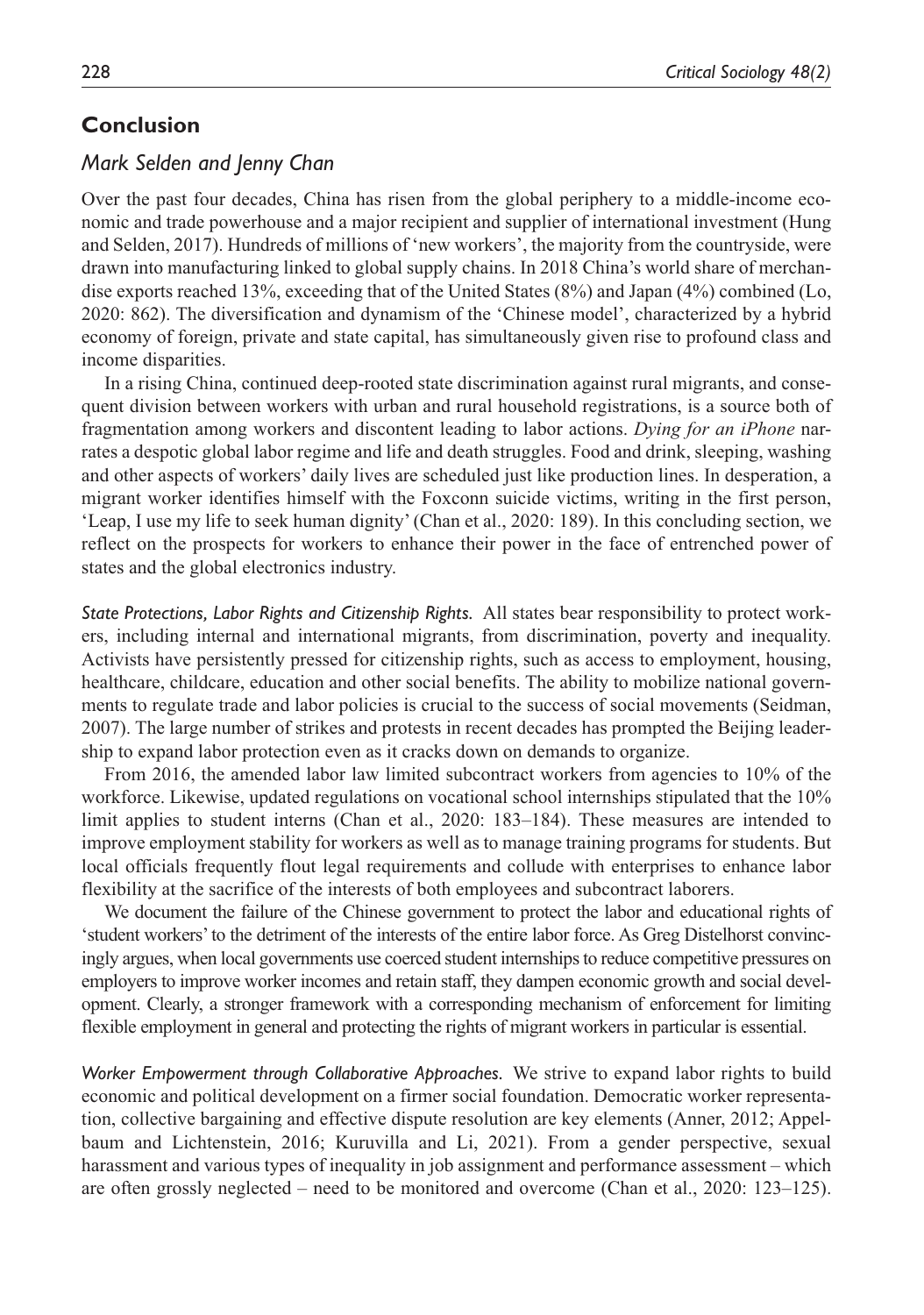Benjamin Selwyn applauds efforts by workers to safeguard their rights to decent work, including a living wage and a safe and healthy working environment. Yet under Xi Jinping, the state cracks down on activists and lawyers attempting to organize workers and to ban international support for worker rights.

Coordinated efforts are required to make systemic and industrywide improvements. Peter Pawlicki and Olga Martin-Ortega explain how Electronics Watch collaborates with public sector buyers and civil society organizations to secure industry support for labor rights. In contrast to anti-sweatshop campaigns dependent on dispersed consumers, socially responsible public procurement is premised on collaboration with brands and manufacturers to raise international human rights standards (EW and RBA, 2021). In fact, the two types of global campaigns could reinforce one another.

In the context of Chinese electronics, Dimitri Kessler shows that the government has not held employers accountable for workplace suicides despite consistent evidence that employers' infringements of workers' rights often provoke and heighten the risk of suicide. And for their part, suppliers and their buyers have denied responsibility to prevent more deaths, let alone improve workers' well-being. Looking beyond the Apple–Foxconn value chain, Joonkoo Lee emphasizes the enduring challenges to achieve worker rights in a globalized system of production based on a large pool of low wage labor and calls for economic and social upgrading.

*Towards New Labor Research.* We suggest four new directions in action-oriented research beyond disciplinary boundaries. First, we need to look into the tiered employment system and its evolution. This means compiling long-term data documenting the changing ratio of subcontract workers to regular employees on a monthly and yearly basis, the wage and welfare differentials of worker subgroups (such as rural migrants and urban workers, male and female workers, as well as skilled and unskilled workers), and the pathways for informal workers to transition to formal ones with full benefits. The aggregation of information from a large number of electronics factories can reveal the centrality and current trends in flexible employment. At the firm level, researchers may analyze the ability of workers to present collective demands, including playing a role in corporate hiring, retention and promotion.

Second, we call for comprehensive investigations into the causes of work-related suicide in the electronics industry and comparison with findings for other industries in China and globally. If, as we document, coercion and repression of worker voices are among the major factors contributing to depression and suicide, both workers (unions) and management should expand and strengthen employee voice mechanisms. Moving from conditions at the locus of production, researchers should simultaneously attend to the upstream supply chain structures, such as ordering and delivery requirements and the ways they shape wages, hours and intensity of work. Our immediate objective is to mobilize corporate, union and government resources needed for deeper prevention efforts. A larger goal is to educate with a view to supporting the legal recognition of workplace suicides.

Third, we encourage studies of public procurement policies by countries and regions to identify facilitating and inhibiting factors for implementing ethical purchasing practices of computers and other electronic equipment in the public sector. These factors may include cultural sensitivity to supply-chain labor, gender and environmental issues as bases for a new procurement framework. Our vision is an expanded public sector role in protecting workers throughout the global electronics supply chains. Public buyers use public funds and hold significant contracts for electronics products. As such, they have an opportunity to contribute to protect the rights and safety of workers by referencing contractual agreements and public procurement regulations.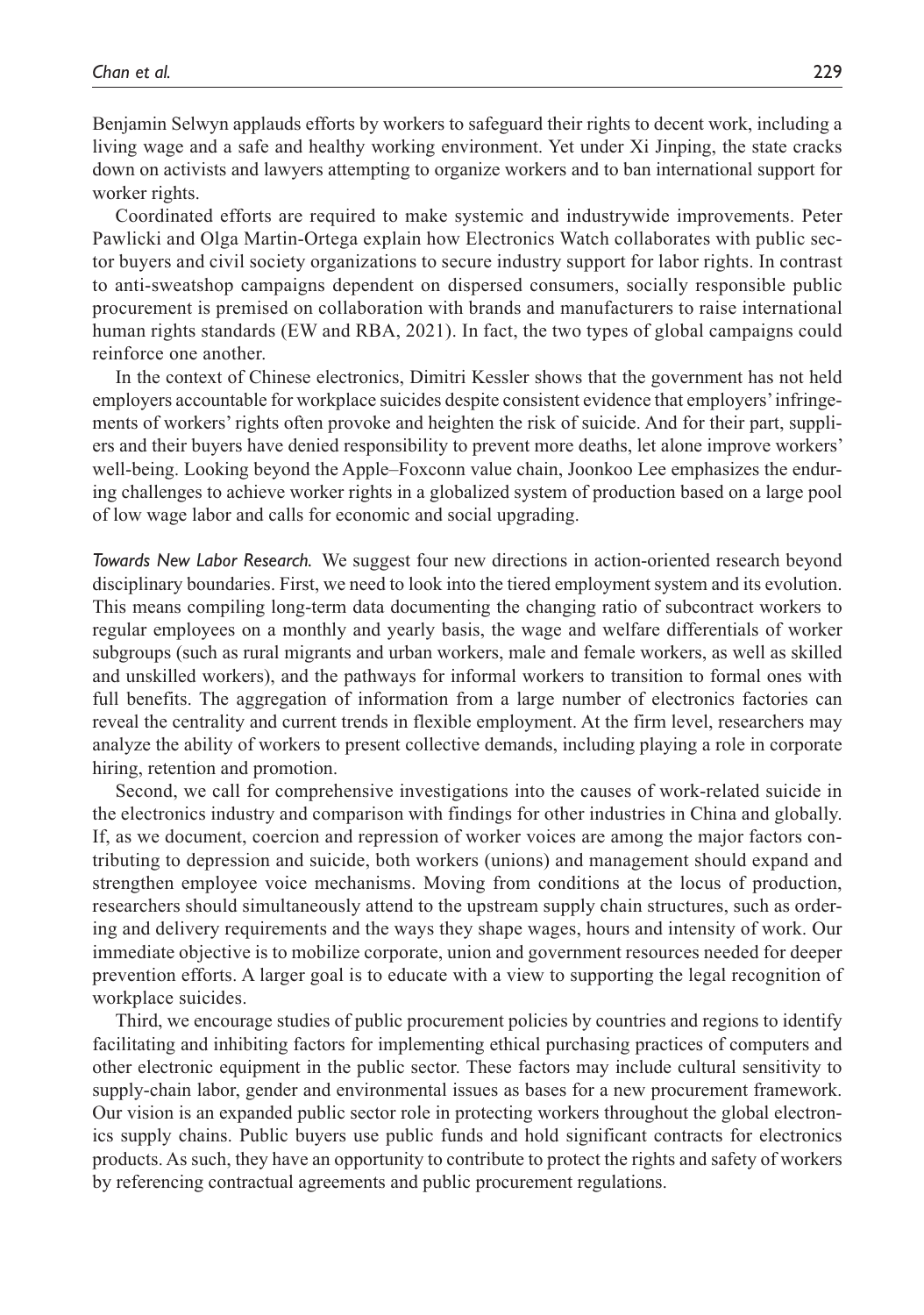Fourth, we welcome research on skills training and career advancement for interns and workers. With state subsidies, the use of industrial robots is growing in assembly, packaging and quality testing. While automation technologies can boost output and manufacturing productivity, tensions arise as labor intensive jobs are replaced and industrial relations are changed. Now is the time to introduce appropriate training through curriculum planning and school-business partnership to cocreate a sustainable, post-pandemic future.

#### **Acknowledgements**

We gratefully acknowledge Nicki Lisa Cole, Monique Lempers, Sun Wook Chung and Jeroen Merk for their intellectual support. Editor David Fasenfest offered very helpful advice.

## **Funding**

The author(s) disclosed receipt of the following financial support for the research, authorship, and/or publication of this article: The work described in this article is partially supported by funding from the Hong Kong Polytechnic University (P0000548) and the Research Grants Council of the Hong Kong Special Administrative Region, China (RGC25602517).

## **References**

- Aitken HGJ (1985) *Scientific Management in Action: Taylorism at Watertown Arsenal, 1908–1915*. Princeton, NJ: Princeton University Press.
- Anner M (2012) Corporate social responsibility and freedom of association rights: the precarious quest for legitimacy and control in global supply chains. *Politics & Society* 40(4): 609–644.
- Appelbaum R and Lichtenstein N (eds) (2016) *Achieving Workers' Rights in the Global Economy*. Ithaca, NY: Cornell University Press.
- Apple (2011) Annual report for the fiscal year ended September 24, 2011. Available at: [https://investor.apple.](https://investor.apple.com/sec-filings/sec-filings-details/default.aspx?FilingId=8204587) [com/sec-filings/sec-filings-details/default.aspx?FilingId=8204587](https://investor.apple.com/sec-filings/sec-filings-details/default.aspx?FilingId=8204587) [Accessed 31 March 2021].
- Apple (2021) Supplier responsibility: 2020 progress report. Available at: [https://www.apple.com/ca/supplier](https://www.apple.com/ca/supplier-responsibility/pdf/Apple_SR_2020_Progress_Report.pdf)[responsibility/pdf/Apple\\_SR\\_2020\\_Progress\\_Report.pdf](https://www.apple.com/ca/supplier-responsibility/pdf/Apple_SR_2020_Progress_Report.pdf) [Accessed 31 March 2021].
- Barrientos S, Gereffi G and Rossi A (2011) Economic and social upgrading in global production networks: a new paradigm for a changing world. *International Labour Review* 150(3–4): 319–340.
- Bartley T (2007) Institutional emergence in an era of globalisation: the rise of transnational private regulation of labor and environmental conditions. *American Journal of Sociology* 113(2): 297–351.
- Bartley T (2018) *Rules without Rights: Land, Labor, and Private Authority in the Global Economy*. Oxford: Oxford University Press.
- Beaumont P (2020) 'We squandered a decade': world losing fight against poverty, says UN academic. *The Guardian*, 7 July. Available at: [https://www.theguardian.com/global-development/2020/jul/07/we](https://www.theguardian.com/global-development/2020/jul/07/we-squandered-a-decade-world-losing-fight-against-poverty-says-un-academic)[squandered-a-decade-world-losing-fight-against-poverty-says-un-academic](https://www.theguardian.com/global-development/2020/jul/07/we-squandered-a-decade-world-losing-fight-against-poverty-says-un-academic) [Accessed 31 March 2021].
- Borrus MG, Ernst D and Haggard S (2000) *International Production Networks in Asia: Rivalry or Riches?* London: Routledge.
- Boudreau L (2020) Multinational enforcement of labor law: experimental evidence from Bangladesh's apparel sector. Private Enterprise Development in Low-Income Countries (PEDL) Research Paper, Centre for Economic Policy Research. Available at: [https://pedl.cepr.org/sites/default/files/WP%20](https://pedl.cepr.org/sites/default/files/WP%205531%20Boudreau%20MultinationalEnforcementOfLaborLaw.pdf) [5531%20Boudreau%20MultinationalEnforcementOfLaborLaw.pdf](https://pedl.cepr.org/sites/default/files/WP%205531%20Boudreau%20MultinationalEnforcementOfLaborLaw.pdf) [Accessed 31 March 2021].
- Braverman H (1974) *Labor and Monopoly Capital: The Degradation of Work in the Twentieth Century*. New York: Monthly Review Press.
- Case A and Deaton A (2020) *Deaths of Despair and the Future of Capitalism*. Princeton, NJ: Princeton University Press.
- Chan A (2003) Racing to the bottom: international trade without a social clause. *Third World Quarterly* 24(6): 1011–1028.
- Chan J, Selden M and Pun N (2020) *Dying for an iPhone: Apple, Foxconn and the Lives of China's Workers*. Chicago: Haymarket Books and London: Pluto Press.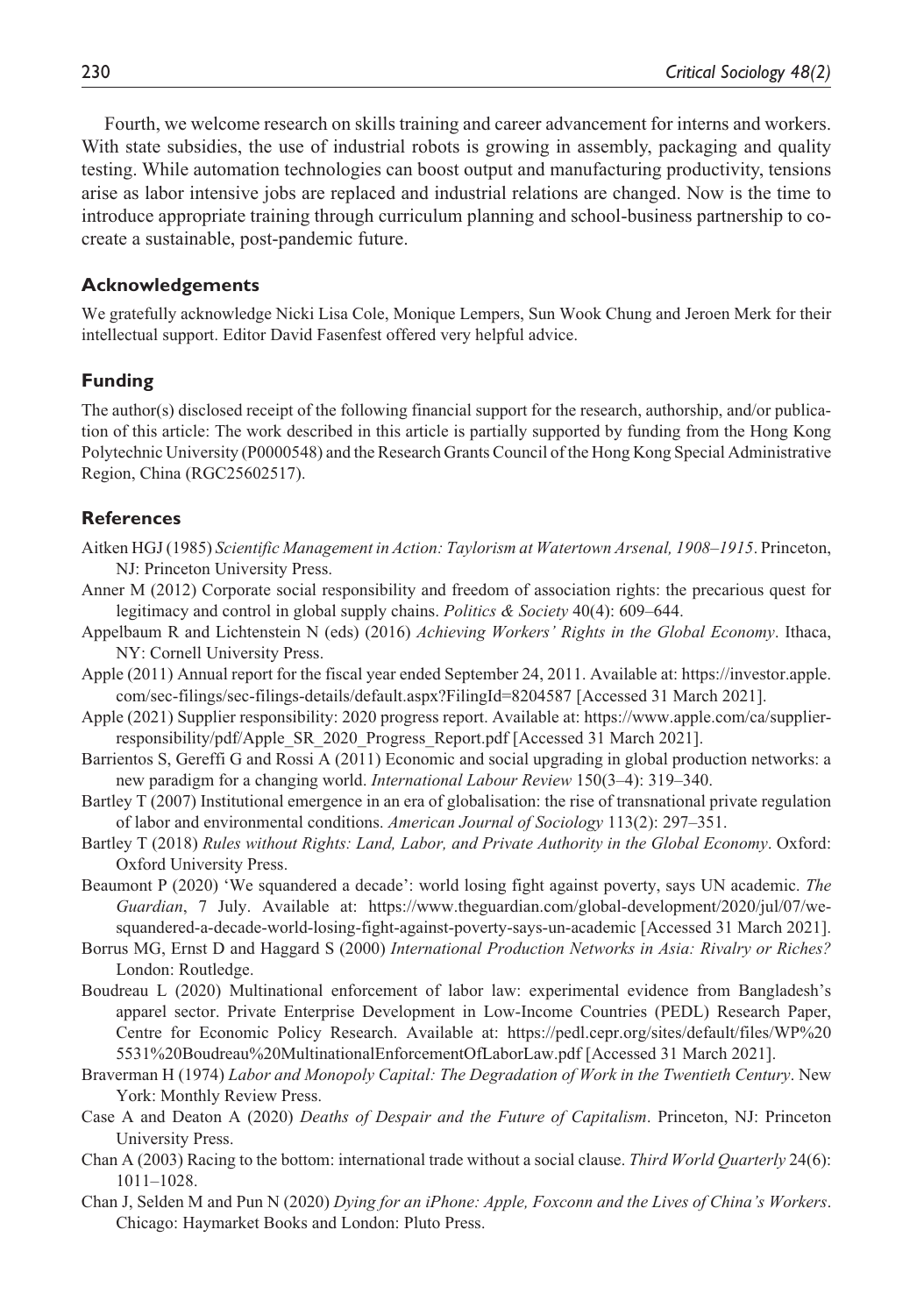- Chen L, Li W, He J, et al. (2012) Mental health, duration of unemployment, and coping strategy: a cross-sectional study of unemployed migrant workers in Eastern China during the economic crisis. *BMC Public Health* 12(597): 1–12.
- Claeson BS (2019) Making rights effective in public procurement supply chains: lessons from the electronics sector. In: Martin-Ortega O and Methven O'Brien C (eds) *Public Procurement and Human Rights: Opportunities, Risks and Dilemmas for the State as Buyer*. Cheltenham, UK: Edward Elgar Publishing, 192–205.
- Clean Clothes Campaign (2019) Fig leaf for fashion: how social auditing protects brands and fails workers. Available at: [https://respect.international/wp-content/uploads/2020/01/Fig-Leaf-for-Fashion-How-](https://respect.international/wp-content/uploads/2020/01/Fig-Leaf-for-Fashion-How-Social-Auditing-Protects-Brands-and-Fails-Workers.pdf)[Social-Auditing-Protects-Brands-and-Fails-Workers.pdf](https://respect.international/wp-content/uploads/2020/01/Fig-Leaf-for-Fashion-How-Social-Auditing-Protects-Brands-and-Fails-Workers.pdf) [Accessed 31 March 2021].
- Distelhorst G (2020) Multinational corporations as labor regulators. In: Pohler D (ed.), *Reimagining the Governance of Work and Employment*. Ithaca, NY: Cornell University Press, 165–181.
- Distelhorst G, Hainmueller J and Locke RM (2017) Does lean improve labor standards? Management and social performance in the Nike supply chain. *Management Science* 63(3): 707–728.
- Distelhorst G, Locke RM, Pal T, et al. (2015) Production goes global, compliance stays local: private regulation in the global electronics industry. *Regulation & Governance* 9(3): 224–242.

Durkheim E (1897) *Suicide: A Study in Sociology*, trans. Spaulding JA and Simpson G. New York: The Free Press.

- Elfström M (2021) *Workers and Change in China: Resistance, Repression, Responsiveness*. Cambridge: Cambridge University Press.
- ERI and EW (Economic Rights Institute and Electronics Watch) (2018) The link between employment conditions and suicide: a study of the electronics sector in China. Available at: [https://electronicswatch.](https://electronicswatch.org/the-link-between-employment-conditions-and-suicide-a-study-of-the-electronics-sector-in-china-november-2018_2549396.pdf) [org/the-link-between-employment-conditions-and-suicide-a-study-of-the-electronics-sector-in-china](https://electronicswatch.org/the-link-between-employment-conditions-and-suicide-a-study-of-the-electronics-sector-in-china-november-2018_2549396.pdf)[november-2018\\_2549396.pdf](https://electronicswatch.org/the-link-between-employment-conditions-and-suicide-a-study-of-the-electronics-sector-in-china-november-2018_2549396.pdf) [Accessed 31 March 2021].
- EW (Electronics Watch) (2017) Compliance report: Foxconn in Pardubice, Czech Republic. Available at: [https://](https://electronicswatch.org/en/compliance-reports-foxconn-in-pardubice-czech-republic-june-2018_2541758.pdf) [electronicswatch.org/en/compliance-reports-foxconn-in-pardubice-czech-republic-june-2018\\_2541758.](https://electronicswatch.org/en/compliance-reports-foxconn-in-pardubice-czech-republic-june-2018_2541758.pdf) [pdf](https://electronicswatch.org/en/compliance-reports-foxconn-in-pardubice-czech-republic-june-2018_2541758.pdf) [Accessed 31 March 2021].
- EW (Electronics Watch) (2020a) When compliance is not enough: why victims of forced labour should be partners in the remediation design. Available at: [https://electronicswatch.org/when-compliance-is](https://electronicswatch.org/when-compliance-is-not-enough-why-victims-of-forced-labour-should-be-partners-in-the-remediation-design_2572369.pdf)[not-enough-why-victims-of-forced-labour-should-be-partners-in-the-remediation-design\\_2572369.pdf](https://electronicswatch.org/when-compliance-is-not-enough-why-victims-of-forced-labour-should-be-partners-in-the-remediation-design_2572369.pdf) [Accessed 31 March 2021].
- EW (Electronics Watch) (2020b) Cal-Comp: a lesson in the importance of worker-driven monitoring to end forced labour in global supply chains. Available at: [https://electronicswatch.org/cal-comp-a-lesson](https://electronicswatch.org/cal-comp-a-lesson-in-the-importance-of-worker-driven-monitoring-to-end-forced-labour-in-global-supply-chains-february-2020_2569307.pdf)[in-the-importance-of-worker-driven-monitoring-to-end-forced-labour-in-global-supply-chains-febru](https://electronicswatch.org/cal-comp-a-lesson-in-the-importance-of-worker-driven-monitoring-to-end-forced-labour-in-global-supply-chains-february-2020_2569307.pdf)[ary-2020\\_2569307.pdf](https://electronicswatch.org/cal-comp-a-lesson-in-the-importance-of-worker-driven-monitoring-to-end-forced-labour-in-global-supply-chains-february-2020_2569307.pdf) [Accessed 31 March 2021].
- EW and RBA (Electronics Watch and Responsible Business Alliance) (2021) Terms of engagement for the Responsible Business Alliance and Electronics Watch. Available at: [https://electronicswatch.org/ew](https://electronicswatch.org/ew-rba-terms-of-engagement_march-12_2587052.pdf)[rba-terms-of-engagement\\_march-12\\_2587052.pdf](https://electronicswatch.org/ew-rba-terms-of-engagement_march-12_2587052.pdf) [Accessed 31 March 2021].
- Esbenshade J (2004) *Monitoring Sweatshops: Workers, Consumers, and the Global Apparel Industry*. Philadelphia, PA: Temple University Press.
- Foxconn Technology Group (2020) 2019 corporate social responsibility report. Available at: [https://www.](https://www.foxconn.com/en-us/CSR) [foxconn.com/en-us/CSR](https://www.foxconn.com/en-us/CSR) [Accessed 31 March 2021].

Friedman E (2014) *Insurgency Trap: Labor Politics in Postsocialist China*. Ithaca, NY: Cornell University Press.

- Fu D (2018) *Mobilising without the Masses: Control and Contention in China*. Cambridge: Cambridge University Press.
- Gallagher ME (2017) *Authoritarian Legality in China: Law, Workers, and the State*. Cambridge: Cambridge University Press.
- Gereffi G (2018) *Global Value Chains and Development: Redefining the Contours of 21st Century Capitalism*. Cambridge: Cambridge University Press.
- Gereffi G, Lim HC and Lee J (2021) Trade policies, firm strategies, and adaptive reconfigurations of global value chains. *Journal of International Business Policy*. Epub ahead of print 16 March. DOI: [https://doi.](https://doi.org/10.1057/s42214-021-00102-z) [org/10.1057/s42214-021-00102-z](https://doi.org/10.1057/s42214-021-00102-z).
- Howell J and Pringle T (2019) Shades of authoritarianism and state-labour relations in China. *British Journal of Industrial Relations* 57(2): 223–246.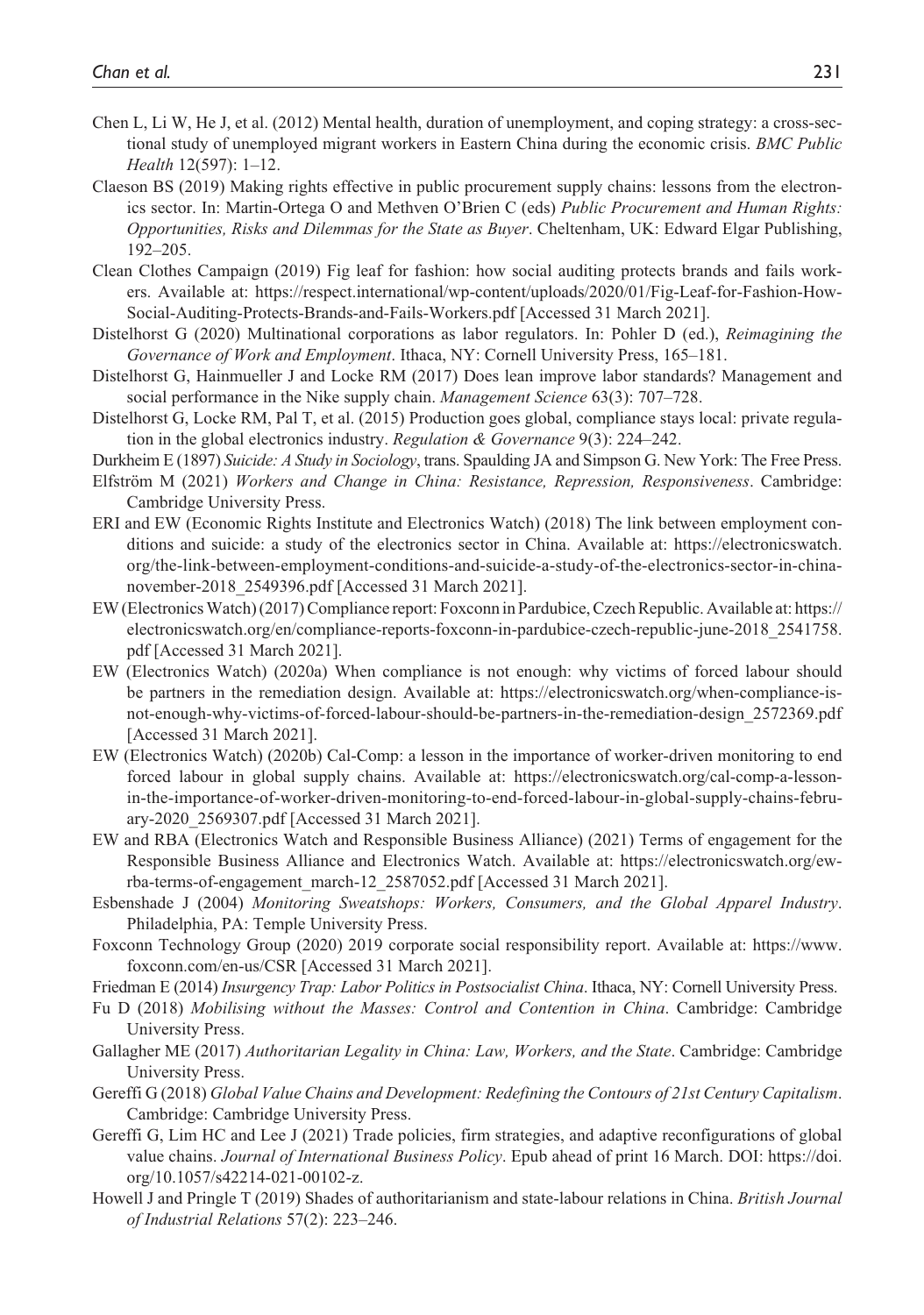- Hua J (2018) The Foxconn suicides: human vitality and capitalist consumption. *Women's Studies in Communication* 41(4): 320–323.
- Hung HF and Selden M (2017) China's postsocialist transformation and global resurgence: political economy and geopolitics. In: Fürst J, Pons S and Selden M (eds) *The Cambridge History of Communism, Volume III, Endgames? Late Communism in Global Perspective, 1968 to the Present*. Cambridge: Cambridge University Press, 502–528.
- ILO (International Labour Organisation) (2016) Wages, productivity and labour share in China. Available at: [https://www.ilo.org/wcmsp5/groups/public/—asia/—ro-bangkok/documents/publication/wcms\\_475254.](https://www.ilo.org/wcmsp5/groups/public/�asia/�ro-bangkok/documents/publication/wcms_475254.pdf) [pdf](https://www.ilo.org/wcmsp5/groups/public/�asia/�ro-bangkok/documents/publication/wcms_475254.pdf) [Accessed 31 March 2021].
- Kan M (2014) Foxconn CEO blames past worker suicides on breakups, family disputes. *PC World*, 25 June. Available at: [https://www.pcworld.com/article/2367900/foxconn-ceo-blames-past-worker-suicides-on](https://www.pcworld.com/article/2367900/foxconn-ceo-blames-past-worker-suicides-on-breakups-family-disputes.html)[breakups-family-disputes.html](https://www.pcworld.com/article/2367900/foxconn-ceo-blames-past-worker-suicides-on-breakups-family-disputes.html) [Accessed 31 March 2021].
- Kaplinsky R, Morris M and Readman J (2002) The globalisation of product markets and immiserising growth: lessons from the South African furniture industry. *World Development* 30(7): 1159–1177.
- Kim H, Suh BS, Lee WC, et al. (2019) The association between long working hours and marital status change: middle-aged and educated Korean in 2014–2015. *Annals of Occupational and Environmental Medicine* 31(1): 1–10.
- Koo H (2001) *Korean Workers: The Culture and Politics of Class Formation*. Ithaca, NY: Cornell University Press.
- Kraemer KL, Linden G and Dedrick J (2011) Capturing value in global networks: Apple's iPad and iPhone. Available at: [http://economiadeservicos.com/wp-content/uploads/2017/04/value\\_ipad\\_iphone.pdf](http://economiadeservicos.com/wp-content/uploads/2017/04/value_ipad_iphone.pdf) [Accessed 31 March 2021].
- Kuruvilla S and Li C (2021) Freedom of association and collective bargaining in global supply chains: a research agenda. *Journal of Supply Chain Management* 57(2): 43–57.
- LeBaron G and Lister J (2016) Ethical audits and the supply chains of global corporations. SPERI Global Political Economy Brief No. 1, Sheffield Political Economy Research Institute, The University of Sheffield. Available at: [http://speri.dept.shef.ac.uk/wp-content/uploads/2018/11/Global-Brief-1-Ethical-](http://speri.dept.shef.ac.uk/wp-content/uploads/2018/11/Global-Brief-1-Ethical-Audits-and-the-Supply-Chains-of-Global-Corporations.pdf)[Audits-and-the-Supply-Chains-of-Global-Corporations.pdf](http://speri.dept.shef.ac.uk/wp-content/uploads/2018/11/Global-Brief-1-Ethical-Audits-and-the-Supply-Chains-of-Global-Corporations.pdf) [Accessed 31 March 2021].
- Lee CK (2019) China's precariats. *Globalisations* 16(2): 137–154.
- Lin L and Zhang J (2017) Impulsivity, mental disorder, and suicide in rural China. *Archives of Suicide Research* 21(1): 73–82.
- Liu G (2014) Private employment agencies and labour dispatch in China. Sectoral Activities working paper No. 293, Geneva: International Labour Office. Available at: [https://www.ilo.org/wcmsp5/groups/pub](https://www.ilo.org/wcmsp5/groups/public/)[lic/](https://www.ilo.org/wcmsp5/groups/public/)—ed\_dialogue/—sector/documents/publication/wcms\_246921.pdf [Accessed 31 March 2021].
- Liu M and Tsai KS (2021) Structural power, hegemony, and state capitalism: limits to China's global economic power. *Politics & Society* 49(2): 235–267.
- Lo D (2020) Towards a conception of the systemic impact of China on late development. *Third World Quarterly* 41(5): 860–880.
- Locke RM (2013) *The Promise and Limits of Private Power: Promoting Labor Standards in a Global Economy*. New York: Cambridge University Press.
- Locke RM and Samel H (2018) Beyond the workplace: 'upstream' business practices and labor standards in the global electronics industry. *Studies in Comparative International Development* 53(1): 1–24.
- Lollo N and O'Rourke D (2020) Factory benefits to paying workers more: the critical role of compensation systems in apparel manufacturing. *PLoS ONE* 15(2): 1–24.
- Lüthje B and Butollo F (2017) Why the Foxconn model does not die: production networks and labour relations in the IT industry in South China. *Globalisations* 14(2): 216–231.
- Martin-Ortega O (2018) Public procurement as a tool for the protection and promotion of human rights: a study of collaboration, due diligence and leverage in the electronics industry. *Business and Human Rights Journal* 3(1): 75–95.
- Martin-Ortega O, Outhwaite O and Rook W (2015) Buying power and human rights in the supply chain: legal options for socially responsible public procurement of electronic goods. *The International Journal of Human Rights* 19(3): 341–368.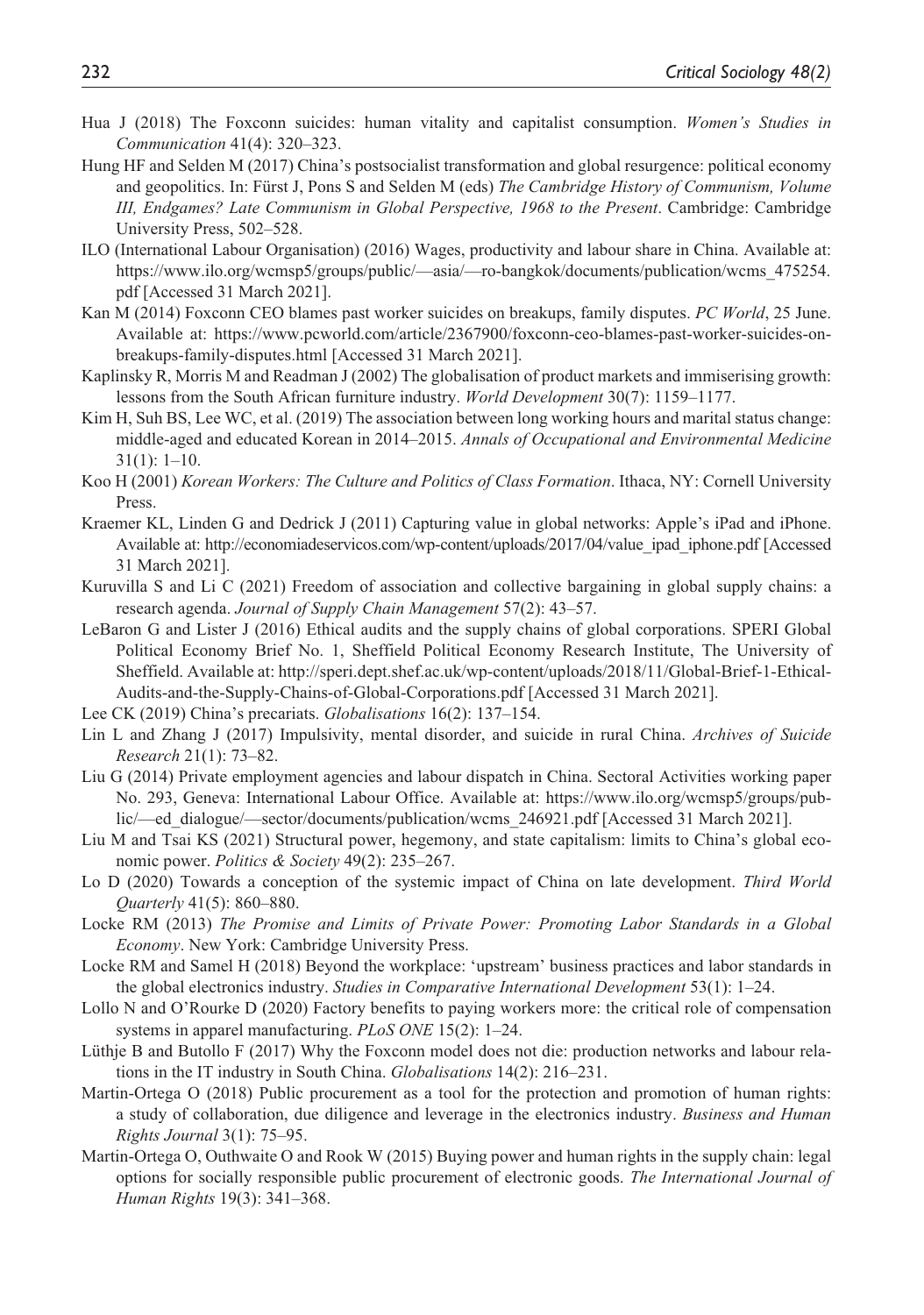- McKay SC (2006) *Satanic Mills or Silicon Islands? The Politics of High-tech Production in the Philippines*. Ithaca, NY: Cornell University Press.
- MSI Integrity (2020) Not fit-for-purpose: the grand experiment of multi-stakeholder initiatives in corporate accountability, human rights and global governance. Available at: [https://www.msi-integrity.org/](https://www.msi-integrity.org/wp-content/uploads/2020/07/MSI_Not_Fit_For_Purpose_FORWEBSITE.FINAL_.pdf) [wp-content/uploads/2020/07/MSI\\_Not\\_Fit\\_For\\_Purpose\\_FORWEBSITE.FINAL\\_.pdf](https://www.msi-integrity.org/wp-content/uploads/2020/07/MSI_Not_Fit_For_Purpose_FORWEBSITE.FINAL_.pdf) [Accessed 31 March 2021].
- Nelson V, Martin-Ortega O and Flint M (2020) Making human rights due diligence work for small farmers and workers in global supply chains. University of Greenwich Report Commissioned by the Fair Trade Advocacy Office (FTAO) and Brot für die Welt. Available at: [https://fairtrade-advocacy.org/wp-content/](https://fairtrade-advocacy.org/wp-content/uploads/2020/06/UoG-HRDD-Full-Report-60pp-FINAL-SECURED.pdf) [uploads/2020/06/UoG-HRDD-Full-Report-60pp-FINAL-SECURED.pdf](https://fairtrade-advocacy.org/wp-content/uploads/2020/06/UoG-HRDD-Full-Report-60pp-FINAL-SECURED.pdf) [Accessed 31 March 2021].
- Outhwaite O and Martin-Ortega O (2019) Worker-driven monitoring—Redefining supply chain monitoring to improve labour rights in global supply chains. *Competition & Change* 23(4): 378–396.
- Phelps NA, Miao JT, Li Z and Lin S (2021) From socialist subject to capitalist object: industry enclave life past and present in Wuhan. *International Journal of Urban and Regional Research* 45(1): 99–115.
- Phillips DP (1974) The influence of suggestion on suicide: substantive and theoretical implications of the Werther effect. *American Sociological Review* 39(3): 340–354.
- Phillips MR, Liu H and Zhang Y (1999) Suicide and social change in China. *Culture, Medicine and Psychiatry* 23(1): 25–50.
- Pun N, Andrijasevic R and Sacchetto D (2020) Transgressing North-South divide: Foxconn production regimes in China and the Czech Republic. *Critical Sociology* 46(2): 307–322.
- RBA (Responsible Business Alliance) (2018) Responsible Business Alliance Initiative launched to advance worker well-being. Available at: [http://www.responsiblebusiness.org/news/initiative-launched-to](http://www.responsiblebusiness.org/news/initiative-launched-to-advance-worker-well-being/)[advance-worker-well-being/](http://www.responsiblebusiness.org/news/initiative-launched-to-advance-worker-well-being/) [Accessed 31 March 2021].
- Rozelle S, Xia Y, Friesen D, et al. (2020) Moving beyond Lewis: employment and wage trends in China's high- and low-skilled industries and the emergence of an era of polarisation. *Comparative Economic Studies* 62: 555–589.
- SACOM (Students and Scholars Against Corporate Misbehavior) (2011) The truth of the Apple iPad. [YouTube]. Available at:<https://youtu.be/V3YFGixp9Jw>[Accessed 31 March 2021].
- Seidman GW (2007) *Beyond the Boycott: Labor Rights, Human Rights, and Transnational Activism*. New York: Russell Sage Foundation.
- Selwyn B (2017) *The Struggle for Development*. Cambridge: Polity Press.
- Selwyn B (2019) Poverty chains and global capitalism. *Competition & Change* 23(1): 71–97.
- Selwyn B and Leyden D (2021) Oligopoly-driven development: the World Bank's *Trading for Development in the Age of Global Value Chains* in perspective. *Competition & Change*. Epub ahead of print 23 March. DOI: [https://doi.org/10.1177/1024529421995351.](https://doi.org/10.1177/1024529421995351)
- Starrs S (2013) American economic power hasn't declined—It globalised! Summoning the data and taking globalisation seriously. *International Studies Quarterly* 57(4): 817–830.
- Täht K and Mills M (2016) *Out of Time: The Consequences of Non-standard Employment Schedules for Family Cohesion*. Dordrecht, The Netherlands: Springer.
- Taylor FW (1903) Shop management. *ASME Transactions* 24: 1337–1480.
- Taylor FW (1911) *The Principles of Scientific Management*. London: Routledge.
- Toffel MW, Short JL and Ouellet M (2015) Codes in context: how states, markets, and civil society shape adherence to global labor standards. *Regulation & Governance* 9(3): 205–223.
- Waters S (2020) *Suicide Voices: Labour Trauma in France*. Liverpool: Liverpool University Press.
- World Bank (2020) World Development Report 2020: Trading for development in the age of global value chains. Washington, DC. Available at: <https://www.worldbank.org/en/publication/wdr2020> [Accessed 31 March 2021].
- Yang Y and Gallagher M (2017) Moving in and moving up? Labor conditions and China's changing development model. *Public Administration and Development* 37(3): 160–175.
- Yang Y and McMorrow R (2021) Chinese courier sets fire to himself in protest over unpaid Alibaba wages. *Financial Times*, 12 January. Available at: [https://www.ft.com/content/d6189ee8-9aea-41dd-a412](https://www.ft.com/content/d6189ee8-9aea-41dd-a412-b8daba9cacf2) [b8daba9cacf2](https://www.ft.com/content/d6189ee8-9aea-41dd-a412-b8daba9cacf2) [Accessed 31 March 2021].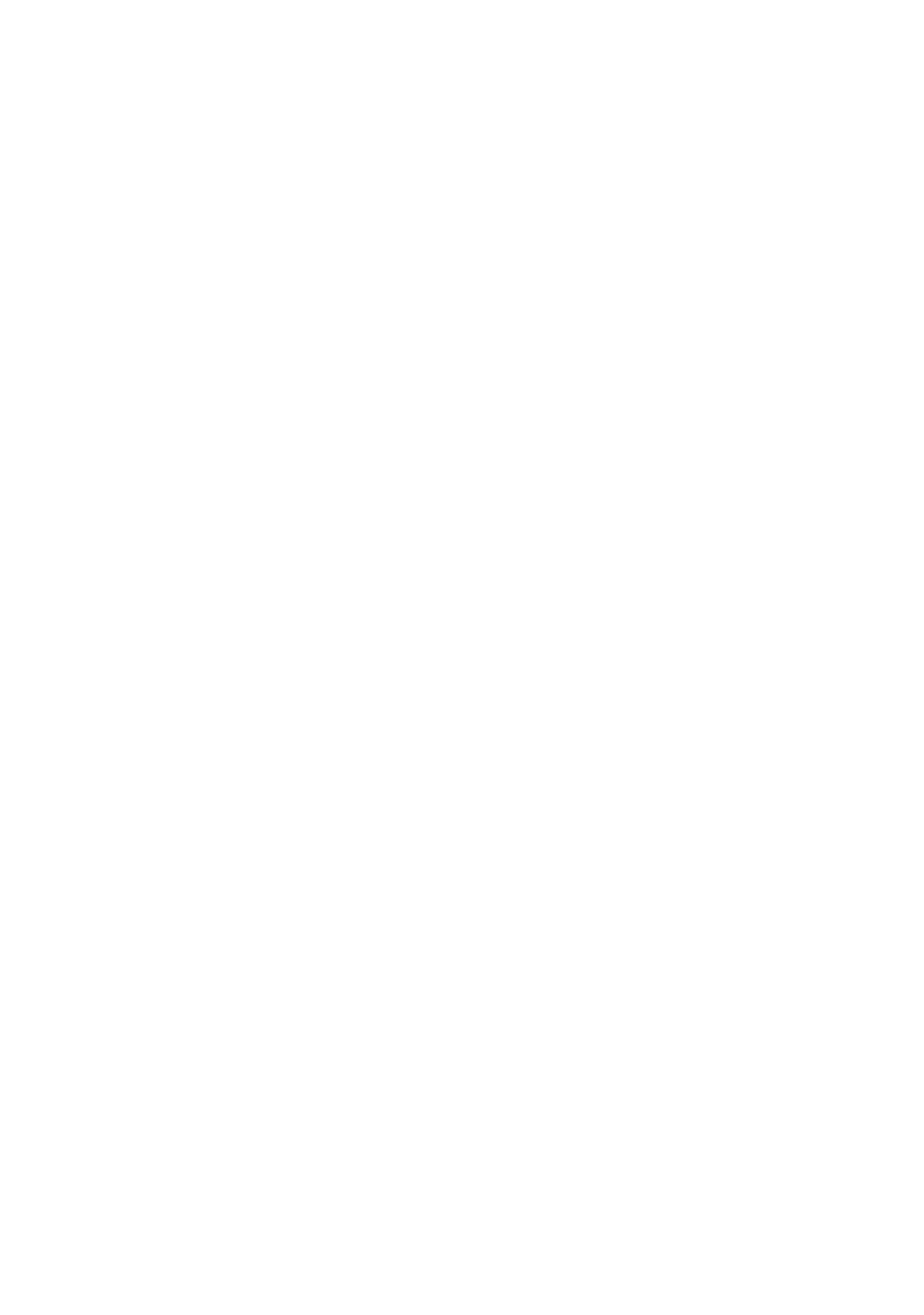

# **About the Authors**

DOI: 10.1177/08969205221076236 Critical Sociology 2022, Vol. 48(2) 183–187 © The Author(s) 2022 Article reuse guidelines: [sagepub.com/journals-permissions](https://uk.sagepub.com/en-gb/journals-permissions) [journals.sagepub.com/home/crs](https://journals.sagepub.com/home/crs)



**Galit Ailon** is an Associate Professor in the Department of Sociology & Anthropology at Bar-Ilan University. She specializes in the study of economic and organizational cultures. Her published research has focused on a range of topics such as the development of popular financial culture, neoliberal market discourse, and the cultural dynamics of organizational globalization. She is author of *Global Ambitions and Local Identities: An Israeli-American High-Tech Merger* (Berghahn Books, 2007). Her current research explores the interrelations between market culture and intersubjectivity.

**Karina Bátthyány** is a titular Professor in the Department of Sociology, Faculty of Social Sciences, University of the Republic. She is the coordinator of 'Grupo de Sociología de Género' of the same Department and currently holds the position of Executive Secretary of Consejo Latinoamericano en Ciencias Sociales. Her work is mainly focused on gender inequalities around paid and unpaid work, time use studies and care. Among her recent books are *Los tiempos del bienestar social. Género, trabajo no remunerado y cuidados en Uruguay*, and *Las políticas y el cuidado en América Latina. Una mirada a las experiencias regionales*.

**Michael Burawoy** teaches social theory at the University of California, Berkeley. He has been President of the American Sociological Association and of the International Sociological Association. Most recently he is the author of *Symbolic Violence: Conversations with Bourdieu* (2019) and *Public Sociology: Between Utopia and Anti-Utopia* (2021).

**Craig Calhoun** is University Professor of Social Sciences at ASU and Centennial Professor of Sociology at LSE. He was previously Director of the LSE, President of the SSRC, and founder of the Institute for Public Knowledge at NYU. His newest book is *Degenerations of Democracy*, with Dilip Gaonkar and Charles Taylor (Harvard 2022).

**Prudence Carter** is Sarah and Joseph Jr. Dowling Professor of Sociology at Brown University. From 2016 to 2021, Carter was E.H. and Mary E. Pardee Professor and Dean of the Graduate School of Education at Berkeley. She is a sociologist whose primary research focuses on explanations of enduring inequalities in education and society and their potential solutions. Specifically, she examines academic and mobility disparities shaped by the effects of race, ethnicity, class, and gender in the United States and global society. Her books include *Keepin' It Real: School Success beyond Black and White; Stubborn Roots: Race, Culture, and Inequality in U.S. & South African Schools*; and *Closing the Opportunity Gap: What America Must Do to Give Every Child an Even Chance*, co-edited with Dr Kevin Welner. Carter is the 2021–2022 President-elect of the American Sociological Association.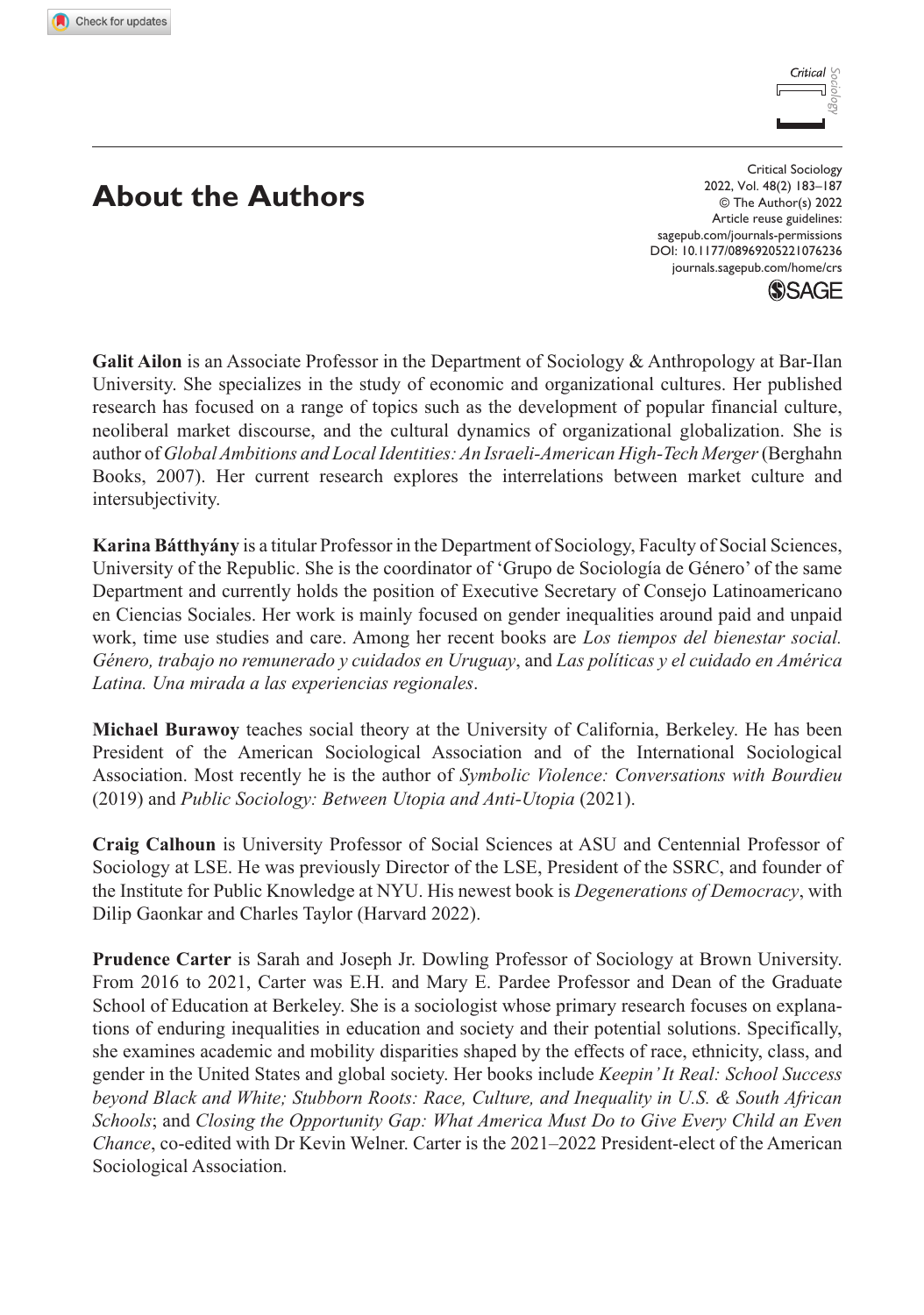**Jenny Chan** is an Assistant Professor of Sociology at the Hong Kong Polytechnic University and an elected vice president of the International Sociological Association's Research Committee on Labour Movements. She is the co-author, with Mark Selden and Pun Ngai, of *Dying for an iPhone: Apple, Foxconn, and the Lives of China's Workers* (Haymarket Books and Pluto Press, 2020; translated into Korean by Narumbooks, 2021). Her research, funded by the Junior Research Fellowship of the University of Oxford's Kellogg College (2015–2018) and the Early Career Scheme of the Research Grants Council of Hong Kong (2018–2021), focuses on the informalisation of work and employment in a globalizing China. <https://orcid.org/0000-0002-4980-4048>.

**Greg Distelhorst** is an Assistant Professor at the University of Toronto Centre for Industrial Relations and Human Resources and the Rotman School of Management. He studies labor in global supply chains and Chinese politics. His peer-reviewed research appears in the *American Journal of Political Science, Comparative Political Studies, Industrial and Labor Relations Review, Journal of Politics, Management Science, Perspectives on Politics*, and *Quarterly Journal of Political Science.* He has spent several years in mainland China as a Yale-China Association teaching fellow and Fulbright Scholar. <https://orcid.org/0000-0002-3623-7953>.

**Natalia Genta** is a titular assistant professor at the Department of Sociology, Faculty of Social Sciences, University of the Republic and is a member of the 'Grupo Sociología de Género' as a main researcher. She is a member of the 'Sistema Nacional de Investigadores' and coordinator of 'Grupo de trabajo Género y Cuidados'. Her fields of research are linked to the representations, practices and strategies of care, contemporary maternities, the links between paid work and care, and the analysis of public policies. Some of her recent publications are K. Batthyány and N. Genta, Gender and Care in Uruguay: Ground Covered and Challenges to Current Policies in Nadya Araujo Guimarães E Hirata, Helena (Eds.) *Care and Care Workers. A Latin American Perspective*. She has published in *Cadernos Pagu*, *Cadernos de Pesquisa, Papers*, among others.

**Aitor Jiménez** is a sociologist, lawyer and activist. He joined the ADM+S Centre in May 2021 as Postdoctoral research fellow in Data Civics, Rights and Ownership for Automated Decision-Making, at The University of Melbourne. Previously, Aitor had the opportunity to work as a policy and legal analyst for progressive causes in Latin America and Europe. He has also worked as a Human Rights lawyer defending cases of leftist activists and artists before the Spanish National Court. Aitor often writes in press and media and collaborates with a range of civil society organisations interested in the development of forward-thinking alternatives for our digital futures. Aitor is currently providing advise to progressive political parties in Spain on the regulation of fake news, public opinion, and the digital public sphere. He is also collaborating with a European think-tank on the analysis of digital capitalism's political economy.

**Mahito Hayashi** teaches urban studies at Kinjo Gakuin University, Japan. His research focuses on poverty, labor, social movements, regulation theory, urban theory, and state theory, which places emphasis on the fertile grounds of (dis)agreement between different critical strands. He is the author of *Rescaling Urban Poverty* (Wiley, forthcoming) and *Homelessness and Urban Space* (Akashi Shoten, 2014, in Japanese), and has published in *Antipode, Critical Sociology*, *the International Journal of Urban and Regional Research*, *Environment and Planning A*, *Japanese Sociological Review*, and other leading journals.

**Dimitri Kessler** founded the Economic Rights Institute in 2012 to design fieldwork and services to support employer employee dialogue and identify how to respond more effectively to issues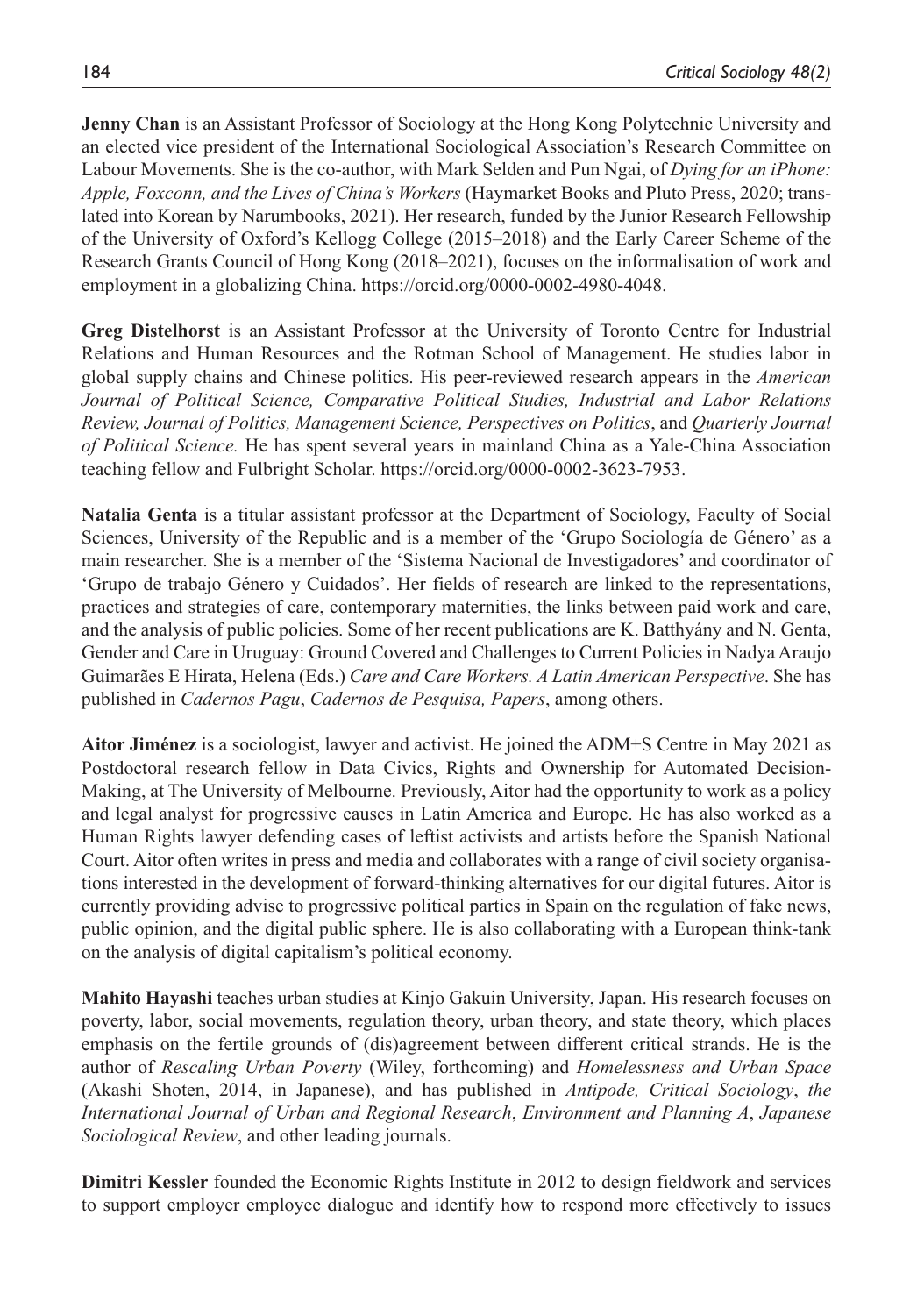including workers' perceptions of income & incentives and workers' well-being. His public writings include The Link Between Employment Conditions and Suicide: A Study of the Electronics Sector in China. He continues to work with code of conduct groups and industry to support alliances in the pursuit of solutions to foster the conditions for better work. [https://orcid.](https://orcid.org/0000-0002-8949-9391) [org/0000-0002-8949-9391](https://orcid.org/0000-0002-8949-9391).

**Joonkoo Lee** is Associate Professor of Organization Studies in the School of Business at Hanyang University, Seoul, South Korea. His research areas include globalization and development, specifically global and regional value chains, value chain governance, and economic and social upgrading in apparel, electronics, and cultural/creative industries. He co-authored *Mobile Asia: Capitalisms, Value Chains and Mobile Telecommunication in Asia* (Seoul National University Press, 2018). His work has appeared in journals such as *Proceedings of the National Academy of Sciences of the United States of America*, *Journal of Business Ethics*, *Journal of Contemporary Asia*, and *Journal of International Business Policy*. [https://orcid.org/0000-0001-5772-397X.](https://orcid.org/0000-0001-5772-397X)

**Olga Martin-Ortega** is Professor of International Law. She specializes in international human rights and develops policy relevant research to increase accountability of multinational corporations' harmful practices which impact human rights. Her current work focuses on human rights in the electronics supply chain, public procurement and human rights, and the fight against human trafficking and modern slavery. She is a member of the Board of Trustees of the international nongovernmental organizations Electronics Watch and CORE (Corporate Responsibility) and a member of the Board of Directors of the London Universities Purchasing Consortium. [https://orcid.](https://orcid.org/0000-0002-1779-0120) [org/0000-0002-1779-0120](https://orcid.org/0000-0002-1779-0120).

**John McCollum** is an Assistant Professor of Sociology and Political Science at Minot State University. His scholarly interests include labor, globalization, and the environment. His work has been published in the *Journal of Labor and Society* and a special dossier for *Rethinking Marxism*.

**Jason C. Mueller** is a Lecturer in the Department of Sociology at the University of California, Irvine. His scholarly interests include sociological theory, political economy, global social change, cultural studies, and social movements. His previous work has been published in *Critical Sociology*, *European Journal of Cultural and Political Sociology*, *Peace Review*, and other interdisciplinary outlets.

**Kelly L. Patterson** is an associate professor in the School of Social Work at the University at Buffalo. Her research focuses on rent vouchers, fair housing, discrimination, and social policy. She is co-author of *Affordable Housing in U.S. Shrinking Cities, From Neighborhoods of Despair to Neighborhoods of Opportunity?* (Policy Press, 2016) and *Qualitative Research Methods for Community Development* (Routledge, 2014).

**Peter Pawlicki** currently works as Director of Outreach and Education for Electronics Watch. His main research interest is the globalization of the electronics industry and its effects on working conditions and labor rights. He has been part of several international research projects on contract manufacturing and has co-authored, *From Silicon Valley to Shenzhen: Global Production and Work in the IT Industry*. Before coming to Electronics Watch he coordinated European Social Fund-financed projects at IG Metall, focusing on works council trainings. His PhD in Sociology is from Johann-Wolfgang-Goethe University, focused on 'Engineers and Work in Global Design Networks of the Semiconductor Industry'.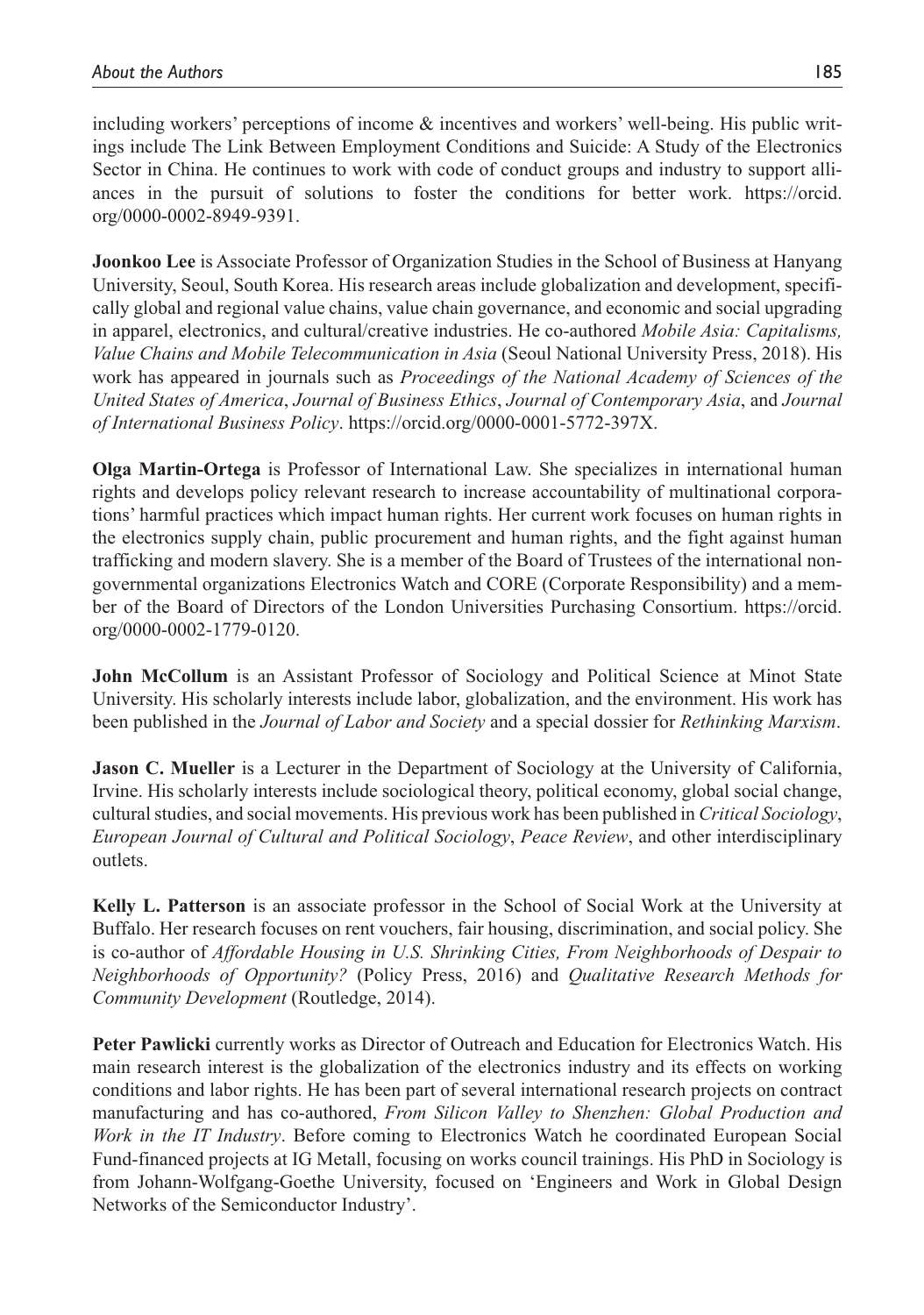**Valentina Perrotta** is an assistant professor in the Department of Sociology, Faculty of Social Sciences, University of the Republic and is a member of the 'Grupo de Sociología de Género' as a researcher. Her main fields of research focus on gender inequalities around paid and unpaid work, parental leave for care, aging, and public policies. She has published research on gender inequalities linked to social welfare systems, care, and the impacts of the sexual division of labor in the world of work. She has worked for more than 10years coordinating areas of knowledge management in public policies with a gender perspective. She is consultant for the Division of Gender Affairs of ECLAC. She has published several articles in peer-reviewed journals on gender and care and book chapters such as, for example, K. Batthyány and V. Perrotta, 'Maternity, paternity and paid employment: advances and obstacles to the exercise of the right to care in Uruguay' (2018), *Revista del Ministerio de Empleo y Seguridad* Social, N°136 Serie Economía y Sociología, Madrid.

**Mariana Rebello** is an assistant in the Department of Sociology, Faculty of Social Sciences, University of the Republic. She is in her master's degree training period in gender.

**Sol Scavino** is an assistant professor in the Department of Sociology, Faculty of Social Sciences, University of the Republic and is a member of the 'Grupo Sociología de Género' as a researcher. Her main fields of research focus on the use of time, old age, and care. The book, *Vejeces de las mujeres: desafíos para la igualdad de género y la justicia social en Uruguay* (2018), co-authored with Rosario Aguirre is an antecedent to her current doctoral thesis, where she addresses the strategies and practices of care in old age in Montevideo.

**Mark Selden** is a Senior Research Associate in the East Asia Program, Cornell University and the Weatherhead East Asian Institute, Columbia University. He is the editor of *The Asia-Pacific Journal: Japan Focus* ([http://japanfocus.org\). His research ranges broadly across themes of war](http://japanfocus.org). His research ranges broadly across themes of war and revolution, inequality, development, environment, precarity, and social movements in the Asia-Pacific. He is the author or editor of more than 30 books and editor of book series at Rowman & Littlefield and Routledge. https://orcid.org/0000-0002-0829-9807)  [and revolution, inequality, development, environment, precarity, and social movements in the](http://japanfocus.org). His research ranges broadly across themes of war and revolution, inequality, development, environment, precarity, and social movements in the Asia-Pacific. He is the author or editor of more than 30 books and editor of book series at Rowman & Littlefield and Routledge. https://orcid.org/0000-0002-0829-9807)  [Asia-Pacific. He is the author or editor of more than 30 books and editor of book series at Rowman](http://japanfocus.org). His research ranges broadly across themes of war and revolution, inequality, development, environment, precarity, and social movements in the Asia-Pacific. He is the author or editor of more than 30 books and editor of book series at Rowman & Littlefield and Routledge. https://orcid.org/0000-0002-0829-9807)  [& Littlefield and Routledge. https://orcid.org/0000-0002-0829-9807](http://japanfocus.org). His research ranges broadly across themes of war and revolution, inequality, development, environment, precarity, and social movements in the Asia-Pacific. He is the author or editor of more than 30 books and editor of book series at Rowman & Littlefield and Routledge. https://orcid.org/0000-0002-0829-9807).

**Benjamin Selwyn** is Professor of International Relations and International Development in the Department of International Relations, University of Sussex, UK. He researches and writes about development in the global south, in particular about global value chains, labor, development theory, food and agriculture, and green transitions. His most recent book is *The Struggle for Development* (2017).<https://orcid.org/0000-0002-0279-8656>.

**Robert Mark Silverman** is a Professor in the Department of Urban and Regional Planning at the University at Buffalo. His research focuses on community development, the nonprofit sector, community-based organizations, education reform, and fair and affordable housing markets. He is the author of *Doing Business in Minority Markets: Black and Korean Entrepreneurs in Chicago's Ethnic Beauty Aids Industry* (Routledge, 2000). He is also co-author of *Affordable Housing in U.S. Shrinking Cities, From Neighborhoods of Despair to Neighborhoods of Opportunity?* (Policy Press, 2016) and *Qualitative Research Methods for Community Development, 2nd Edition* (Routledge, 2022).

**Meghan Tinsley** is Presidential Fellow in Sociology at the University of Manchester. The scope of her research includes postcolonial theory, memory, nationalism, and state violence. She is the author of *Commemorating Muslims in the First World War Centenary: Making Melancholia* (2022).